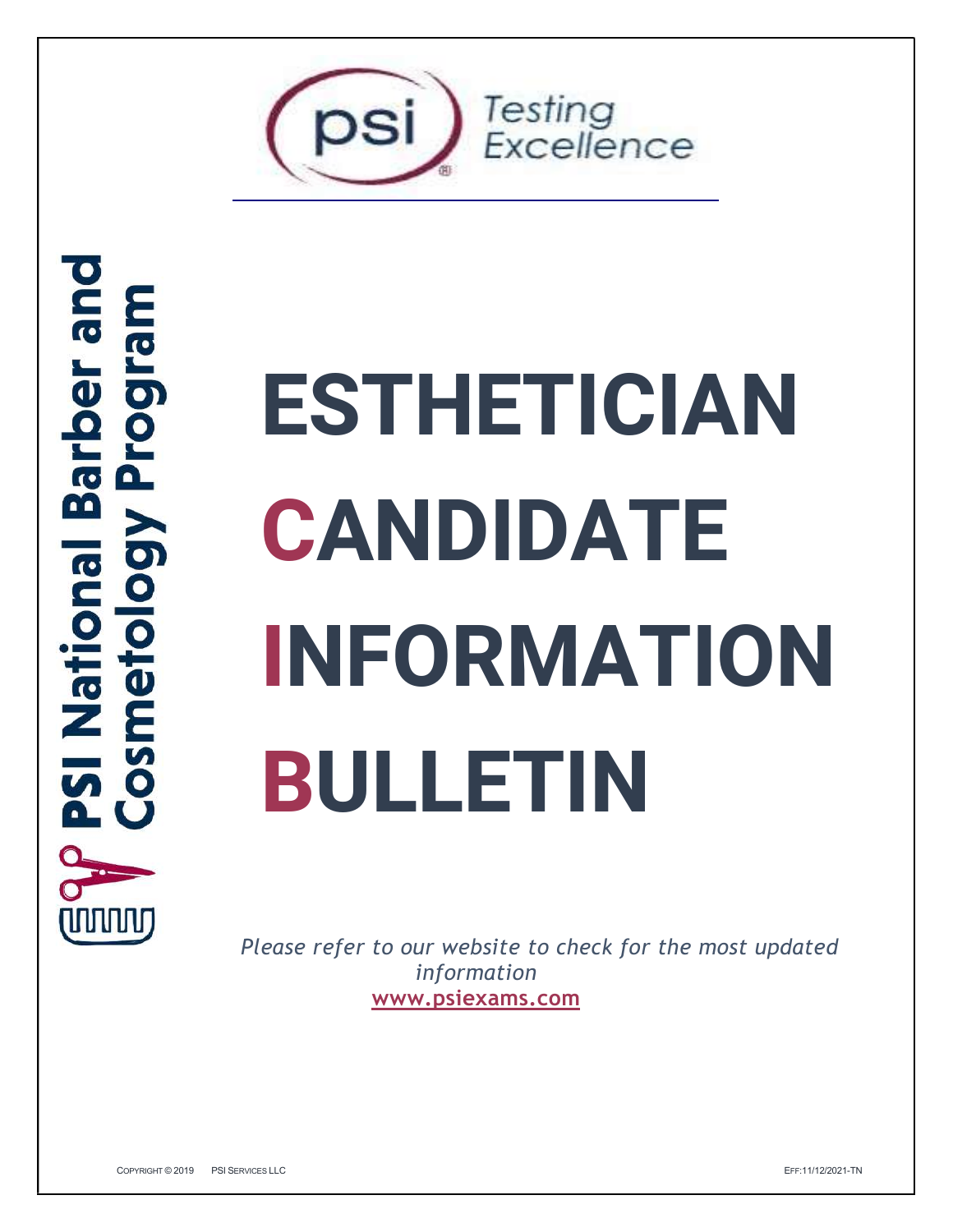# **Contents**

| ontents                                                                                   |                 |
|-------------------------------------------------------------------------------------------|-----------------|
|                                                                                           |                 |
|                                                                                           |                 |
| PSI NATIONAL EXAMINATIONS - General Information                                           | $\overline{2}$  |
| <b>EXAMINATION APPROVAL</b>                                                               |                 |
| NAME CHANGE INSTRUCTIONS                                                                  |                 |
| EXAMINATION PAYMENT AND SCHEDULING                                                        |                 |
| <b>ONLINE REGISTRATION</b>                                                                |                 |
| <b>REGISTRATION BY TELEPHONE</b>                                                          |                 |
| <b>REGISTRATION BY EMAIL</b><br>REGISTRATION BY STANDARD U.S. MAIL SERVICE                |                 |
| CANCELING or RE-SCHEDULING AN EXAMINATION                                                 |                 |
| LATE CANCELATION or MISSED EXAMINATION                                                    |                 |
| CANDIDATE EXAMINATION ACCOMMODATIONS                                                      |                 |
| <b>EXAMINATION REVIEW</b>                                                                 |                 |
| THE PSI TEST CENTER EXPERIENCE                                                            |                 |
| PSI TENNESEE THEORY EXAMINATION LOCATIONS                                                 |                 |
| PSI TENNESEE PRACTICAL EXAMINATION LOCATIONS                                              |                 |
| REPORTING TO THE EXAMINATION SITE<br>REQUIRED IDENTIFICATION FOR ENTRY TO THE EXAMINATION |                 |
| <b>GENERAL SECURITY RULES AND PRCEDURES</b>                                               |                 |
| ESTHETICIAN THEORY AND LAW EXAMINATIONS                                                   |                 |
| <b>INDENTIFICATION SCREEN</b>                                                             |                 |
| <b>TUTORIAL</b>                                                                           |                 |
| TEST QUESTION SCREEN                                                                      |                 |
| <b>EXPERIMENTAL QUESTIONS</b>                                                             |                 |
| ESTHETICIAN THEORY PORTION                                                                |                 |
| ESTHETICIAN THEORY CONTENT OUTLINE                                                        |                 |
| ESTHETICIAN EXAMINATION REFERENCES                                                        | -9              |
| TENNESSEE ESTICIAN LAW EXAMINATION                                                        | 10 <sup>°</sup> |
| TENNESSEE LAW EXAMINATION CONTENT OUTLINE<br>TENNESSEE LAW EXAMINATION REFERENCES         | 10<br>10        |
| ESTHETICIAN AND TENNESSEE LAW SCORE AND REPORTING INFORMATION                             | 10              |
| OBTAINING A DUPLICATE SCORE REPORT and/or LICENSE APPLICATION                             | 11              |
| PSI NATIONAL PRACTICAL EXAMINATION- IMPORTANT GUIDELINES                                  | 11              |
| WORKPLACE INFECTION CONTROL PRECAUTIONS                                                   | 12              |
| WORKPLACE SAFETY PRECAUTIONS                                                              | 12              |
| PSI NATIONAL ESTHETICIAN PRACTICAL EXAMINATION                                            | 13              |
| <b>TOPIC AREA: 1</b><br>WORKSTATION PREPARATION ♦ 10 minutes                              | 13              |
| <b>TOPIC AREA-2</b><br><b>BASIC FACIAL ♦ 25 minutes</b>                                   | 13              |
| <b>TOPIC AREA-3</b><br>EYEBROW WAXING AND TWEEZING ◆ Varied Timing                        | 14              |
| <b>TOPIC AREA: 4</b><br>MAKEUP APPLICATION- 25 minutes                                    | 15              |
| <b>TOPIC AREA-5</b><br>END OF DAY CLEAN UP ◆ 10 minutes                                   | 15              |
| Tennessee Cosmetology Examination Registration Form                                       | 17              |
| <b>Examination Accomidations Request Form</b>                                             | 18              |

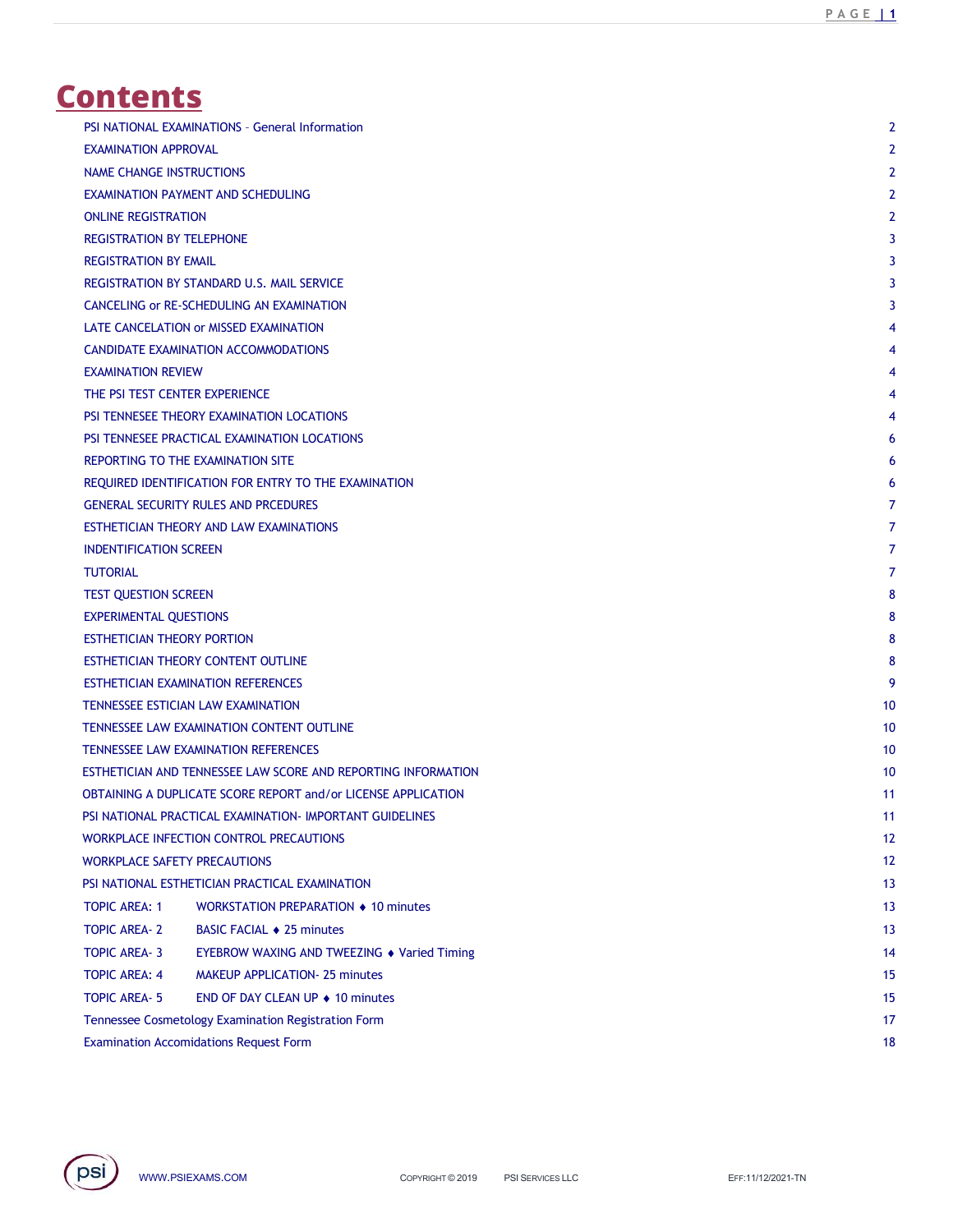<u>P A G E | 2</u><br>s for an PAGE 12<br>
PSI NATIONAL EXAMINATIONS - GENERAL INFORMATION<br>
provides you with information about the PSI National examination and application process for an<br>
Cosmetology Examiners has contracted with PSI to conduct the Nation This Candidate Information Bulletin provides you with information about the PSI National examination and application process for an Esthetician license.

**PAGE 12**<br> **PSI NATIONAL EXAMINATIONS - GENERAL INFORMATION**<br>
This Candidate Information Bulletin provides you with information about the PSI National examination and application process for an<br>
Esthetician license.<br>
The T **PAGE 12**<br> **PROGE 12**<br> **PROGE 12**<br> **PROGE 12**<br> **PROGE 12**<br> **PESI NATIONAL EXAMINATIONS - GENERAL INFORMATION**<br> **ESTING TO EXAMINATION** EXAMINATION PSI to conduct the National Barber Cosmetology<br>
Program (NBCP) examination **EXAMINATIONS - GENERAL INFORMATION**<br>
This Candidate Information Bulletin provides you with information about the PSI National examination and application process for an<br>
Esthetician license.<br>
The Tennessee Board of Barbe meet local as well as national requirements in basic principles and examination development standards. **EXAMINATIONS - GENERAL INFORMATION**<br>
Information about the PSI National examination and application process for an<br>
information about the PSI to conduct the National Barber Cosmetology<br>
Insural practical examples<br>
In Ten **PACE THE CAN INTERT CONSET ASSEMATE ASSEMATE ASSEMATE ASSEMATE ASSEMATE ASSEMATE ASSEMATE ASSEMATE ASSEMATE AND ARTHOLD AND THE SERVICE CONSERVAT THE THE THE THE THE CHRON RESTRICTION THAT THE THE THE THE THE THE CONSERV FRIST CONDUCT THE CONDUCT CONDUCT CONDUCT CONDUCT CONDUCT CONDUCT CONDUCT CONDUCT CONDUCT CONDUCT CONDUCT CONDUCT CONDUCT CONDUCT CONDUCT CONDUCT CONDUCT CONDUCT CONDUCT CONDUCT CONDUCT CONDUCT CONDUCT CONDUCT CONDUCT CO PACE IS ANTIONAL EXAMINATIONS - GENERAL INFORMATION**<br>
This Candidate Information Bulletin provides you with information about the PSI National examination and application process for an<br>
The Tennessee Board of Barber and **FAIN SCANDING EXAMINATIONS - GENERAL INFORMATION**<br> **FEED MATION CONTEXT CONSUMMENT CONSUMMENT CONSUMMENT CONSUMMENT CONSUMMENT CONSUMMENT CONSUMMENT CONSUMMENT CONSUMPTION TO FAIN THE THE THE THE THE THE THE SCHEME CONSU EXAMINATIONS - GENERAL INFORMATION**<br> **PAGE SET AND INTERNATIONS** - GENERAL INFORMATION<br>
This Candidate Information Bulletin provides you with information about the PSI National examination and application process for an<br> **IAL EXAMINATIONS - GENERAL INFORMATION**<br>
With information about the PSI National examination and application process for an<br>
Examiners has contracted with PSI to conduct the National Barber Cosmetology<br>
Resultations throu This Candidate Information Bulletin provides you with information about the PSI to conduct the National Barber Cosmetology<br>
ISSN bricken iterare.<br>
The Tennessee Board of Barber and Cosmetology Examiners has contracted with require multiple marriage certificates, or other legal documents, if you rane has changed more than once. The Tennessee Board of Barber and Cosmetology Examiners has contracted with PSI to conduct the National Barber Cosme Etology Examiners has contracted with PSI to conduct the National Barber Cosmoltane<br>
Examinations through Remote proctored computer-based testing, virtual practical exam<br>
ing facilities in Tennessee. PSI works closely with

been submitted.

testing and anetwork of examination testing racitities in Temnessoe. PSI works closely with the State to be certain that examinations<br>meet local as well as national requirements in basic principles and examination evelopme meet local as welt as national requirements in basic principles and examination development standards.<br>
EXAMINATION APPROVAL<br>
Candidates must be pre-approved to lake the examination. The education provide an eligibility el 6 months to apply for licensure. **TION PAYMENT AND SCHEDULING**<br>
Sist Theory examination before they may and schedule the National Master<br>
Sand South portions to qualify for a license. Once you pass both portions, you have<br> **EXAMINATION FEES**<br> **ONLINE REGI** Condidates must pass the National Master Coametologist Theory examination before they may and schedule the National Master<br>
Commetologist Practicular, Orientare,<br>
Simulation Packletical Practicular Detrivene.<br>
EXAMINATION Eyal provider ina submitted your inter or by, pease you or weak and schedule for the examination. If PSI does not have your record, please contact your education provider.<br>
National Master Cosmetologist examination is offe STANDING THE EXAMINATION FELO STANDABLE OR TRANSFERABLE. THE EXAMINATION FEE IS VALID FOR ONE YEAR FROM THAT AND SCHEDULING<br>
ESTANDA MASTER CONTENDED IN THE CHANGE INSTRUCTIONS<br>
Candidate name differs on any of your paperw

# EXAMINATION FEES

Esthetician Reinstatement \$35

NOTE: EXAMINATION FEES ARE NOT REFUNDABLE OR TRANSFERABLE. THE EXAMINATION FEE IS VALID FOR ONE YEAR FROM THE DATE OF PAYMENT.

an examination.

Just follow these easy instructions.

- 
- Reinstatement<br>
WANNATION FEES ARE NOT REFUNDABLE OR TRANSFERABLE. THE EXAMINATION FEE IS VALID FOR ONE YEAR FROM THE<br>
SAYMENT.<br>
SAYMENT.<br>
SAYMENT.<br>
SAYMENT.<br>
SAYMENT.<br>
SAYMENT.<br>
SAYMENT.<br>
SAYMENT.<br>
SAYMENT.<br>
SAYMENT.<br>
SAYM Cosmetologist Practical portion. You have 3 years to pass both portions to quality for a license. Once you pass both portions, you have<br>
in months to apply for licensure.<br>
Exhetician Prectical Portion only<br>
Exhectican Prec **EXAMINATION FEES**<br>
EXAMINATION FEES<br>
Exhibertician Practical Portion only<br>
STO<br>
ONCE: EXAMINATION FEES ARE NOT REFUNDABLE OR TRANSFERABLE. THE EXAMINATION FEE IS VALID FOR ONE YEAR FROM THE<br>
ATE OF PAYMENT.<br>
THE OF PAYMEN EXAMINATION FEES<br>
ENTERT PROCELAT PORTOR TO MANUST STONDABLE OR TRANSFERABLE. THE EXAMINATION FEE<br>
SUBSTICTE: EXAMINATION FEES ARE NOT REFUNDABLE OR TRANSFERABLE. THE EXAMINATION FEE<br>
ATE OF PAYMENT.<br>
Multine registration EXAMINATION FEES<br>
STO sthetician Principal Portion only<br>
STO<br>
STO EXE: EXAMINATION FRES ARE NOT REFUNDABLE OR TRANSFERABLE. THE EXAMINATION FEE IS VALID FOR ONE YEAR FROM THE<br>
NITE OF PAYMENT:<br>
NITE OF PAYMENT:<br>
NITE OF PA by our system. SEN EXAMINATION FEES<br>
SENGIVENTION THE SELECT TO A STONE SERVICE TO ATTEMPT OF THE EXAMINATION FEE IS VALID FOR ONE YEAR FROM<br>
STO THE EXAMINATION FEES ARE NOT REFUNDABLE OR TRANSFERABLE. THE EXAMINATION FEE IS VALID FOR O
- 

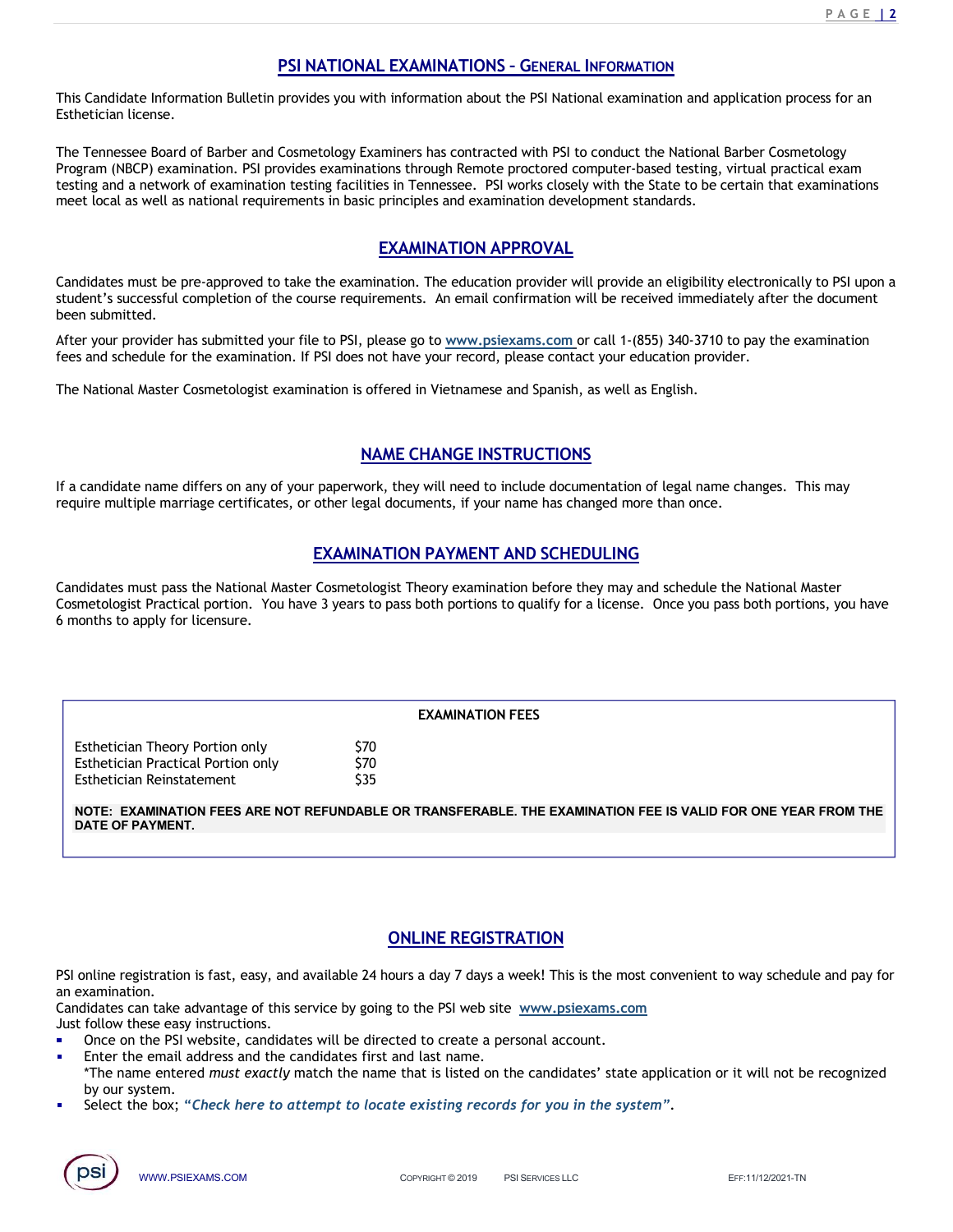- Select the examination the candidate is registering for.
- 
- 
- Once the candidate record is located<br>• Select the examination the candidate is registering for.<br>• Enter the candidates Social Security Number.<br>• The account will be displayed.<br>• Follow the on-screen instructions to submit

Exercise the candidate record is located<br>Select the examination the candidate is registering for.<br>Enter the candidates Social Security Number.<br>The account will be displayed.<br>Follow the on-screen instructions to begin the s

- The candidate record is located<br>
Select the examination the candidate is registering for.<br>
Enter the candidates Social Security Number.<br>
The account will be displayed.<br>
Follow the on-screen instructions to submit payment f PAGE 13<br>
Select the examination the candidate is registering for.<br>
Enter the candidates Social Security Number.<br>
The account will be displayed.<br>
Follow the on-screen instructions to submit payment for the examination.<br>
Pay **Once the candidate record is located**<br>
• Select the examination the candidate is registering for.<br>
• Enter the candidates Social Security Number.<br>
• The account will be displayed.<br>
• Follow the on-screen instructions to s
	-
	- Available times to schedule a Remote Proctored Theory examination.
	- Available times to schedule a Virtual Proctored Practical examination.
- **ENTE ALT SET ALT SET ALT SET ALT SET ALT SET ALT SET ALT SET ALT SET ALT SET ALT SET ALT SET ALT SET ALT SET ALT SET ALT SET ALT SET ALT SET ALT SET ALT SET ALT SET ALT SET ALT SCHEDULA ALT SCHEDULA ALT SCHEDULE A PAPART PAGE 13**<br>
Referred is located<br>
any animation the candidate is registering for.<br>
Sidiates Social Security Number.<br>
Sidiates Social Security Number.<br>
Sidiate displayed.<br>
Sidiate times to schedule a Remote Proctored Practica **PAGETS**<br>
Select the examination the candidate is registering for.<br>
Select the examination is concerned examination of the desired examination.<br>
The account will be displayed.<br>
Selected, follow the on-screen instructions registeric endidate record is located<br>Select the examination the candidate is registering for.<br>The account will be displayed.<br>The account will be displayed.<br>Follow the on-screen instructions to submit payment for the exami **Example 12**<br>
Select the examination the candidate is registering for.<br>
Senect the examination the candidates Social Security Number.<br>
The account will be displayed.<br>
Follow the on-screen instructions to submit payment for
- 

You may also choose to schedule over the telephone.

- 
- PAGE 13<br>
stering for.<br>
instructions to begin the scheduling process.<br>
ake the examination. The following scheduling options will be available.<br>
soest to the zip code entered.<br>
consects to the zip code entered.<br>
increase co Bethe candidate record is located<br>
Select the examination the candidate is registering for.<br>
The account will be displayed.<br>
To register by completed, follow the on-screen instructions to begin the scheduling process.<br>
Fro e the candidate record is located<br>
Select the examination the candidate Social Security Number.<br>
The account will be displayed.<br>
Tollow the on-screen instructions to submit payment for the examination.<br>
Tollow the on-scree the candidate record is located<br>
Select the examination the candidate is registering for.<br>
Short the examination the candidate Social Security Number.<br>
The account will be displayed.<br>
Follow the on-screen instructions to s ment for the examination.<br>
Restructions to begin the scheduling process.<br>
the examination. The following scheduling options will be available.<br>
to to the zip code entered.<br>
rest to the zip code entered.<br>
Leading Proctored Follow the on-screen instructions to submit payment for the examination.<br>
Enter the zip onde where you would like to take the examination. The scheduling process.<br>
Enter the zip of develope where you would like to take the Example is completed, follow the on-screen instructions to begin the scheduling process.<br>
Enter the zip code where you would like to take the examination. The following scheduling option<br>
• Physical PSI testing locations c your examination.

Email registration may be utilized.

- 
- 
- Email the completed form to:
	-

zip code where you would like to take the examination. The following scheduling options will be available.<br>
• Physical PSI testing locations closest to the 2iz code entered.<br>
• Available times to schedule a Remote Proctore • Physical PSI testing locations closest to the zip code entered.<br>• Available times to schedule a Remote Proctored Practical examination.<br>• Available times to schedule a Pitchial Proctored Practical examination.<br>• The des

To complete a mail in registration.

- 
- chedule a Virtual Proctored Practical examination.<br>
Signary of Select the preferred date and<br>
difficulty, please contact PSI customer services at (855) 340-3710.<br> **REGISTRATION BY TELEPHONE**<br>
the telephone.<br>
REGISTRATION B If you encounter and questions or difficulty, please contact PSI customer services at (855) 340-3710.<br>
To register by phone requires a valid credit or debit card (VISA, MasterCard, American Express or Discover).<br>
To regist The paid of the companion of the credit card of the credit card (VISA, MasterCard, American Express or Discover),<br>The register by phone requires a valid credit or debit card (VISA, MasterCard, American Express or Discover) **EREGISTRATION BY TELEPHONE**<br>To register by phone requires a valid credit card (VISA, MasterCard, American Express or Discover).<br>Call (855) 340-3710, Monday through Friday, between 6:30 AM and 9:00 PM CST, and Saturday-Sun may also choose to schedule over the telephone.<br>
To register by phone requires a valid credit or debit card (VISA, MasterCard, American Express or Discover).<br>
Call (855) 340-3710, Monday through Friday, between 6:300 AM an orient and (VISA, MasterCard, American Express or Discover).<br>
Ween 6:30 AM and 9:00 PM CST, and Saturday-Sunday between 8:00 AM and<br>
Representative.<br>
REGISTRATION BY EMAIL<br>
Lion Form found at the end of this bulletin<br>
paym Email registration may be utilized.<br>
Complete the Esthetician Examination Registration Form found at the end of this bulletin<br>
List on the form your credit card information for payment.<br>
Examinedule expositentine, comp Ema REGISTRATION BY STANDARD U.S. MAIL SERVICE<br>
mynplete the Esthetician Examination Registration Form found at the end of this bulletin.<br>
maintains researchers the cancelers and by debut or credit card (NISA, MasterCard, Amer
- Mail to:

# 3210 E Tropicana Las Vegas, NV 89121

r s check, made payable to Psi services LLC. Print your name in the memb section of the check or money order so we may<br>
PSI Licensure: Certification<br>
BSI Licensure: Certification<br>
ISS University and D-TO BE ACCEPTED.<br>
ISS **PEGISTRATION BY EMAIL**<br>
Complete the Esthetician Examination Registration form found at the end of this bulletin<br>
List on the complete complete Complete<br>
Example the complete complete complete<br>
Free allow 7-10 business da Service at (855) 357 AM and the end of this bulletin<br>
List on the form your credit card information for payment.<br>
List on the form your credit card information for payment.<br>
Flease allow 7-10 business days to process your ation Registration Form found at the end of this bulletin<br>
<u>nformation for payment.</u><br>
<u>e.com</u> Email registrations are accepted 24 hours a day.<br>
<u>CCC</u><br> **REGISTRATION BY STANDARD U.S. MAIL SERVICE**<br> **REGISTRATION BY STANDARD** Least allow PSI Is the information or payment.<br>
Least on the form your credit cand information for payment.<br>
Please allow 7-10 business days to process your Registration. After 7-10 business days, Candidates may go online From the complete form to:<br>
Flease allow 7-10 business days to process your Registration. After 7-10 business days, Candidates may go online or call PSI to schedule<br>
Please allow 7-10 business days to process your Registra

pm, and Saturday-Sunday between 8:00 am and 4:30 pm, Central Time, to speak to a Customer Service Representative.

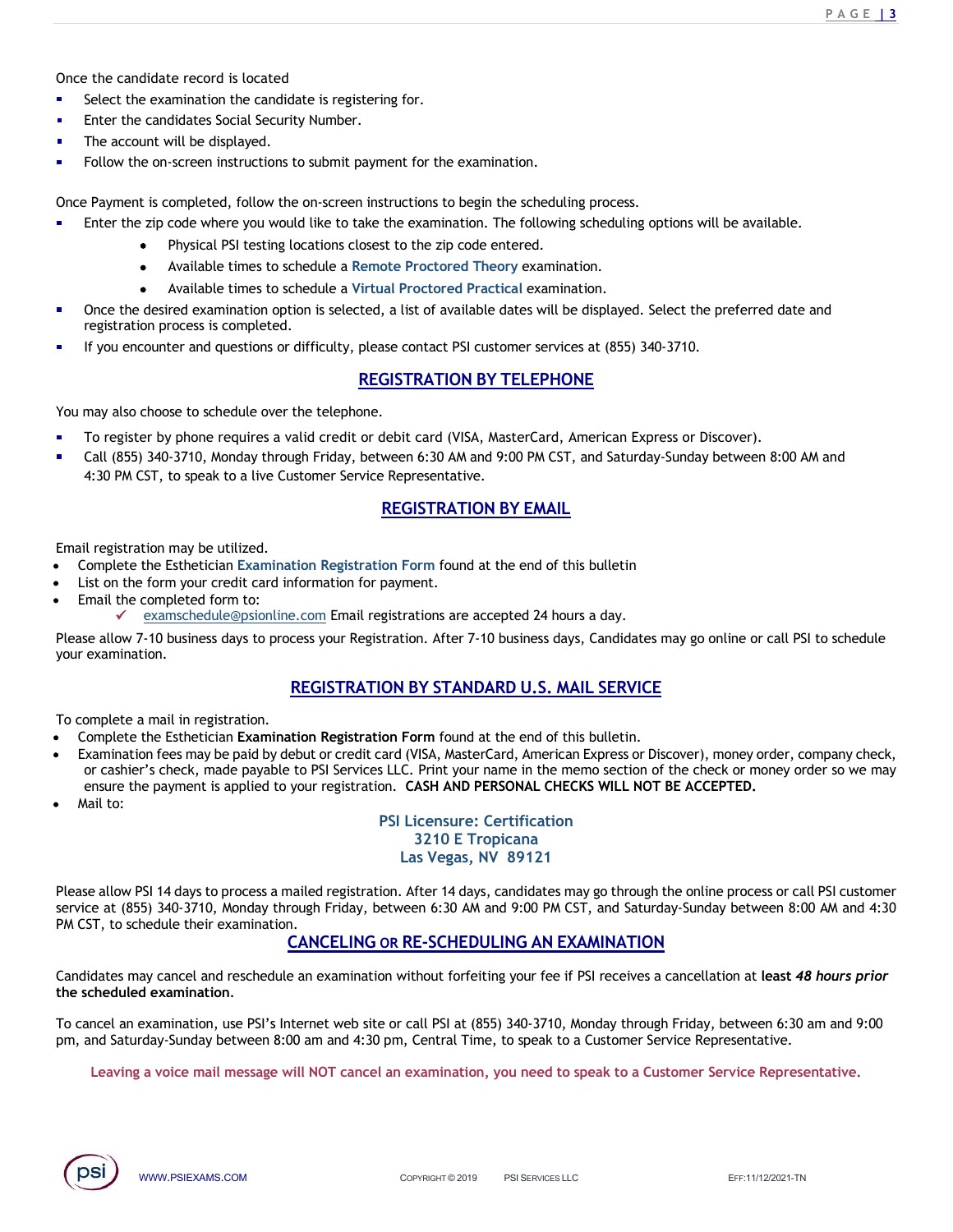# PAGE 14<br> **LATE CANCELATION OR MISSED EXAMINATION**<br>
e following reasons.<br>
e examination at least 48 hours prior the scheduled time.<br>
message to attempt to cancel the examination.

- **LATE CANCELATION OR MISSED EXAMINATION**<br> **Examination fees will be forfeited for the following reasons.**<br>
 The candidate DOES NOT cancel the examination at least 48 hours prior the scheduled time.<br>
 The candidate arrive **LATE CANCELATION OR MISSED EXAMINATION**<br>The candidate DOES NOT cancel the examination at least 48 hours prior the scheduled time.<br>The candidate leaves a voice mail message to attempt to cancel the examination.<br>The candida
- The candidate leaves a voice mail message to attempt to cancel the examination.
- The candidate arrives at the location after the examination start time.
- 
- 

**EXECUTE CANCELATION OR MISSED EXAMINATION**<br>The candidate DOES NOT cancel the examination at least 48 hours prior the scheduled time.<br>The candidate leaves a voice mail message to attempt to cancel the examination.<br>The cand **EXERT CANCELATION OR MISSED EXAMINATION**<br>The candidate DOES NOT cancel the examination at least 48 hours prior the scheduled time.<br>The candidate loves not present examination at least 48 hours prior the scheduled time.<br>Th  $P A G E I 4$ <br> **LATE CANCELATION OR MISSED EXAMINATION**<br>
the following reasons.<br>
the examination at least 48 hours prior the scheduled time.<br>
message to attempt to cancel the examination.<br>
ion after the examination start time **EXamination fees will be forfeited for the following reasons.**<br> **The candidate DOES NOT cancel the examination at least 48 hours prior the scheduled time.**<br>
The candidate acress a voice mail message to attempt to cancel t **EXAMIDE CANCELATION OR MISSED EXAMINATION**<br> **EXAMIDENT THE CANCE CONSET CONSET CONSET CONSET CONSET CONSET CONSET CONSET CONSET CONSET CONSET CONSET CONSET<br>
The candidate leaves a voice mail message to attempt to cancel** create an account and register to take a PSI National Examination. **LATE CANCELATION OR MISSED EXAMINATION**<br> **CALC TRANCELATION CONDUMBER TO THE CANDIDATE TO THE CAND CONDUMBER TO THE CANDIDATE THE candidate leaves a voice mail message to attempt to cancel the examination.<br>
The candidate EXAMIDE CANCELATION OR MISSED EXAMINATION**<br>
The candidate DOES NOT cancel the examination at least 48 hours prior the scheduled time.<br>
The candidate leasers a voice mail message to attempt to cancel the examination.<br>
The

The instructions to request an accommodation are listed on the Exam Accommodations Request Form available at the end of this

# Requirements for exam accommodation requests:

Verification must be uploaded to PSI on the letterhead stationery of the authority or specialist and include the following:

- Description of the disability and limitations related to testing.
- Recommended accommodation/modification.
- Name, title and telephone number of the medical authority or specialist.
- Original signature of the medical authority or specialist.

Candidates must register for an examination prior to requesting an accommodation.

xamination start time.<br>
EXAMINATION ACCOMMODATIONS<br>
EXAMINATION ACCOMMODATIONS<br>
EXAMINATION ACCOMMODATIONS<br>
EXAMINATION ACCOMMODATIONS<br>
Interactions: a commodation to take an examination, must<br>
xamination.<br>
Examination.<br> **The control of the Tennessee Board of Cosmetate) consistently for the examination.**<br>
IN FSI examination centers are equipled to provide access in accordance with the Americans with Disabilities Act (ADA) of 1990. PSI<br>
Al • The candidate does not present proper identification when arriving for the examination.<br>
All PSI examination exacts are equired to provide access in accordance with the Americans with Disabilities Act (ADA) of 1990, PSI<br> GANDIDATE EXAMINATION ACCOMMODATIONS<br>
will meet candidate commission correction accommodations. A candidate who will require an accommodation to take an examination, must<br>
create an accommodation are linke a PSI National E CANDIDATE EXAMINATION ACCOMMODATIONS<br>
Will meet candidate commention accommodations. A candidate who will require an accommodation to take an examination, must<br>
The instructions to request are accommodation test in examina All PSI examination centers are equipped to provide access in accommodation. A candidate who will require an accommodation to take an examination, must<br>create an accommodations. A candidate who will require an accommodatio will recet commission common common common common common common common control.<br>The instructions or request an account and register to take a PSI National Example.<br>
The instructions for Candidate information bulletin or by Candidate Information Bulletin or by <u>Clicking Here</u>.<br> **Requirements for exam accommodation requests:**<br>
Candidates are required to submit documentation from the medical authority or locaring institution that rendered a dia etterhead stationery of the authority or specialist and include the following:<br>
limitations related to testing.<br>
Imoltification.<br>
Der of the medical authority or specialist.<br>
Data withouty or specialist.<br>
Like the for an e **EXAMINATION REVIEW**<br>
exard of Cosmetology and Barber Examiners, PSI will consistently evaluate all examinations being<br>
minations accurately measure competency in the required areas of knowledge. Comments may be<br>
beread th In cooperation with the Tennessee Bond of Cornectology and Barber Examiners, PSI will consistently evaluate all examinations being<br>administratored to ecoulogy and Barber Examiners. The first consideration in withing to the

and adjust them accordingly. Conments will be received by the PSI examination development staff. PSI will not respond to in<br>thowever, all comments are reviewed. In the case a discrepancy is found, PSI and the State Board<br>process for the Practical exam

process for the Practical examination.

**THE PSI TEST CENTER EXPERIENCE**<br>
Inttps://psi.wistia.com/medias/3321yp1ic8<br>
Intps://psi.wistia.com/medias/3321yp1ic8<br>
PSI TENNESEE THEORY EXAMINATION LOCATIONS<br>
TRIP COPY AND THEORY EXAMINATION LOCATIONS<br>
COPY AND NOT NOT Please visit the following link to watch a short video of the PSI Test Center Experience. https://psi.wistia.com/medias/3321yp1ic8

**Cookeville** Cookeville Higher Education Campus 1000 Neal St. Cookeville, TN 38501

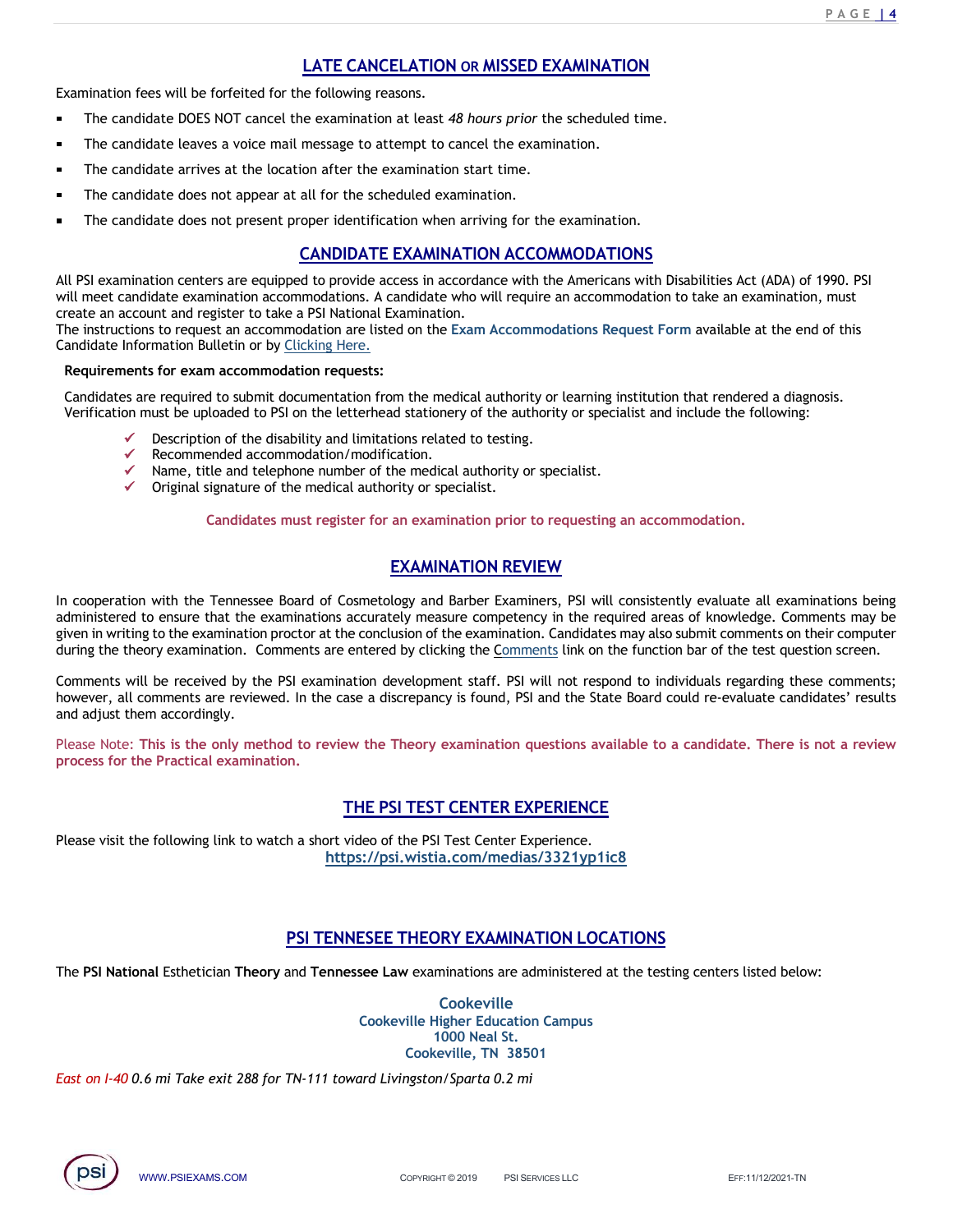<u>P A G E **| 5**</u><br>2 mi Turn<br>St Turn left onto TN-111 N (signs for Algood/Livingston) Use the right lane to take the US-70N ramp to Monterey/Cookeville 0.2 mi Turn left onto US-70N W/E Spring St (signs for Cookeville) Pass by Burger King (on the right in 0.2 mi) 0.3 mi Turn left onto Neal St Destination will be on the right 0.8 mi. Figure I-24 thru Chattanooga.<br>
Turn Chattanooga I-24 thru Chattanooga. Merge onto I-75 N (toward Knoxville). Take Exit #5 - Shallowford Rd. Turn Left onto Shallowford. The US-70N will be on the right 0.8 mi.<br>
Chattanooga.

# Chattanooga 6918 Shallowford Rd., Suite 314 Chattanooga, TN 37421

office is on the left.

# **Jackson** 368 North Parkway, #3 Jackson, TN 38305

From I-40, Exit 80A onto South 45 Bypass. Third Signal light is North Parkway. Go left onto North Parkway and then go right into the first driveway on your right.

From the South, take Bypass 45 North to North Parkway and go right onto North Parkway and right into first driveway on the right. North Parkway is also known as Business Route 412. Coming from the east on 412, turn left into last driveway on the left. Coming from the West on North Parkway, turn right into the first driveway on the right, after crossing the 45 Bypass. Take I-26 to Exit 19 (Old number 36). Go South of Pirsc disconsisting on the right in 0.2 mil to the right on the right on the right on the right on the right on the right on the right of the right on the right of the righ light antic US-70N Wirld Spring St (issues for Cookeville) Pass by Burger King (on the right in 0.2 mil 0.3 mil Turn left cnic Neal State 14<br>
Chestination will be on the right 0.8 mil.<br>
(State 14 the left sixes), as Sunse room. The right 2.8 min the right 2.8 min the right 2.8 min the right 2.8 min the right 2.8 min the right 2.8 min the road. This Shallowford Rd., Suite 314<br>
From 1-0. Exit 80A onto South 45 Bypass. Third Signal light is No 318 Shallowford Rd., Suite 314<br>
16918 Shallowford Rd., Suite 314<br>
16 Chatanooga, TN 37421<br>
16 (toward Knoxville). Take Exit #5 - Shallowford Rd. Turn Left onto Shallowford. The<br>
16 Solech Parkway,  $m$  38305<br>
368 North Par Take 1-24 thru Chattanooga. Merge onto 1-75 N (toward Knoxville). Take Exit #5 - ShallowJord Rd. Turn Left onto ShallowJord. The<br>
38 North Parkway, #3<br>
38 North Parkway, and then go right.<br>
Fran 1-40. Exit 80A onto South 4 right on the left.<br>
South A5 Bypass. Third Signal light is North Parkway, #3<br>
Jackson<br>
Jackson, TN 38305<br>
From 1-40, Exit 80A onto South 45 Bypass. Third Signal light is North Parkway. Go left onto North<br>
From the South, t

# Johnson City 904 Sunset Drive, Suite 7A Johnson City, TN 37604

# Knoxville<br>114 South Gallaher View Rd Suite Knoxville, TN 37919

# Memphis Apple Tree Center 6099 Mt. Moriah Extended, Suite 17 Memphis, TN 38115

Coming North from Mississippi on Interstate Hwy 55, take Interstate Hwy 240 East. Proceed 8.5 miles to Mt. Moriah Rd. Exit. Go South

From the South, take legness of Shorth rank-take Meth Park-way and so right anto Worth Park-way and the first intersection when the first intersection with the first park-<br>on Meth Park-way, turn right into the first drivew Coming West from Nashville on Interstate Hwy 40, exit on Interstate Hwy 240 West (the ring road). Proceed approx. 6.5 miles. Pass Poplar Ave. exit and then take Mt. Moriah Road Exit. Turn left (South) on Mt. Moriah and proceed 2.2 miles to Apple Tree Center on the right. eywater Rd.) Turn right onto Bridgewater Rd. Turn Left onto Kingston Pike. Turn<br>
Memphis<br>
Apple Tree Center<br>
19 Mt. Moriah Extended, Suite 17<br>
Apple Tree Center<br>
19 Mt. Moriah Extended, Suite 17<br>
Memphis, TN 38115<br>
take In Memphis<br>
From I-40 East: take exit on Interstate Hwy 55. The Security and Apple Tree Center is on the right of the I-24 (Exit 213-A). The Murfred S.5 miles to Mt. Moriah Rd. Exit. Go South on Mt. Moriah Rd. 21. Components, Associates the exit and Murfrees Center<br>
Althous The Memphis, The 369 Mk. Morialn Extended 6, Suite 17<br>
Coming Next from Musisissippi on Interstate Proy 35, take Interstate Hwy 240 East. Proceed 8.5 miles to Mk. Morialn Ri group The Center Center State 1000 Mk. Morialn Extended, Suite 17<br>
Memphis, TN 38115<br>
Memphis, TN 38115<br>
on Mk. Morialn Rdd 2.2 miles Apple Tree Center is on the right (just past the interaction with Hickory Hill and Ridge Examples the mphils, TN 38115<br>
Secret the material Home Hight (Just park the restact Brivar AM Cast. Proceed 8.5 miles to Mt. Moriah Rad 2.2 miles. Apple Tree Center is on the right (Just park the intersection with Hickory Coming North from Mississippi on Interstate Hwy 55, take Interstate Hwy 240 East. Proceed 8.5 miles to Mn Mt. Moriah Road 2.2 miles. Apple Tree Center is on the right (just past the intersection with Hickory Hill<br>
Coming W

Coming East on Interstate Hwy 40, exit onto Interstate Hwy 240 South. Go approx. 6 miles to the junction with Interstate Hwy 55. Then proceed another 8.5 miles on Interstate Hwy 240 East, passing Airways Blvd., Lamar Ave., Getwell and Perkins Road exits, before exiting on Mt. Moriah Road.

For all going South on Mt. Moriah Rd., take the second entrance into Apple Tree Center. Turn left between the two buildings on the left. Then, proceed to Suite 17, which is the last suite on the left (in Bldg. 6099).

> Nashville The Oaks<br>1100 Kermit Drive, Suite 103 Nashville, TN 37217

And users take Mc. Mortain Roda Ext. Train tep (300til) of mc. Morial and processor. 2.2 times to Apple Tree Center on the<br>non herestate Hwy 240 East, passing Airways Blvd, Lamar Ave., Getwell and Perkins Rod exits, befor

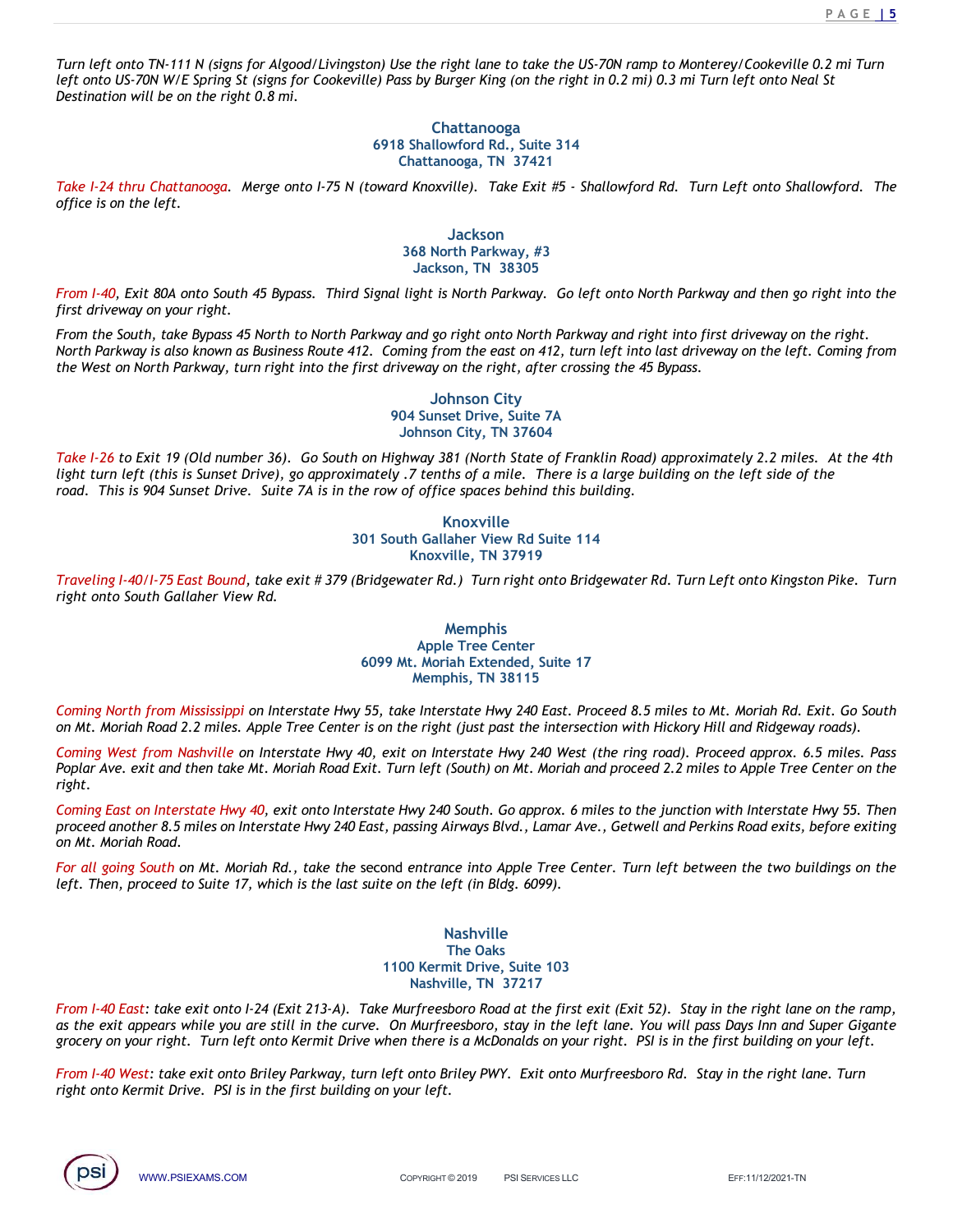The PSI National Esthetician Practical portion is administered at the examination centers listed below:

PAGE 16<br>
PSI TENNESEE PRACTICAL EXAMINATION LOCATIONS<br>
cal portion is administered at the examination centers listed below:<br>
PSI Memphis<br>
Apple Tree Center<br>
6099 Mt. Moriah Extended, Suite 26 PSI Memphis Apple Tree Center 6099 Mt. Moriah Extended, Suite 26 Memphis, TN 38115

Coming North from Mississippi on Interstate Hwy 55, take Interstate Hwy 240 East. Proceed 8.5 miles to Mt. Moriah Rd. Exit. Go South on Mt. Moriah Road 2.2 miles. Apple Tree Center is on the right (just past the intersection with Hickory Hill and Ridgeway roads).

Coming West from Nashville on Interstate Hwy 40, exit on Interstate Hwy 240 West (the ring road). Proceed approx. 6.5 miles. Pass Poplar Ave. exit and then take Mt. Moriah Road Exit. Turn left (South) on Mt. Moriah and proceed 2.2 miles to Apple Tree Center on the right. FOR PRACTICAL EXAMINATION LOCATIONS<br>
For all going North from Mississippi on Interstate phy 55 I Memphis.<br>
Apple Tree Center.<br>
South Muslim Rd., thoreas is the proper South of the seamination centers listed below:<br>
Coming

Coming East on Interstate Hwy 40, exit onto Interstate Hwy 240 South. Go approx. 6 miles to the junction with Interstate Hwy 55. Then proceed another 8.5 miles on Interstate Hwy 240 East, passing Airways Blvd., Lamar Ave., Getwell and Perkins Road exits, before exiting on Mt. Moriah Road.

left. Then, proceed to Suite 17, which is the last suite on the left (in Bldg. 6099).

# PSI Nashville Corporate Park, Bldg. B 444 Metroplex Dr., Suite B100 Nashville, TN 37211

From I-40, exit onto I-24 East. From I-24 Exit #56 onto Harding Place (if exiting from I-24 East, turn left onto Harding, if existing from I-24 West, turn right onto Harding). Turn left at the first traffic light (Metroplex Drive). Turn right into Corporate Park. Go to the last building in the left. A sign in front shows "444 Metroplex". Go to the back of the building to the first From Mississippi on Interstate Hwy 55, take interstate (Suite 26<br>
Michael Scatter 2008)<br>
Michael Scatter Huy 240 Ext. Proceed 8.5 miles to Mt. Moriah Michael Scatter Huy 240 Ext. Proceed 8.5 miles to Mt. Moriah Ridge<br>
Com ie right (just past the intersection with Hickory Hill and Ridgeway roads).<br>
on Interstate Hwy 240 West (the ring road). Proceed approx. 6.5 miles. Pass<br>
on Interstate Hwy 240 West (the ring road). Proceed approx. 6.5 mile Coming West from Nashville on Interstate Hwy 40, exit on Interstate Hwy 240 West the ring road). Proceed approx. 6.5 miles, Pass<br>
Peplat. Two control interstate Hwy 240 Cest. Turn left (South) on Mt. Moriah and proceed 2.2 onto The right into the method on the state in the state in the right of the right of the right of the right of the right of the right of the right of the right of the right of the right of the method basis on interstate H *e the second entrance into Apple Tree Center. Turn left between the two buildings on the* last suite on the left (in Bldg. 6099).<br>
PSI Nashville.<br>
Corporate Park, Bldg. B<br>
444 Metroplex Dr., Suite B100<br>
444 Metroplex Dr., EVEL Then, proceed to Suite 17, which is the last suite on the left (in Bldg. 8099).<br>
From 1-40, exit can be a start butter properties Prix Suite B10<br>
From 1-24 East. From 1-24 East. From 1-24 East. From 1-24 East. From 1-PSI Nashville<br>
444 Metropake Brak, Bidg. B<br>
444 Metropake Brak, Bidg. B<br>
1279 West turn deft onto Harding, if existin<br>
1274 Exit. From 124 Exit. #50 Markinle TN 37211<br>
1274 West Corporate Park. Go to the last building in t Examber 1401. The Hart of the back of the back of the Hart Methoms of the State Booth Hart of the State Booth Hart of the State Booth Hart of the State Booth Hart of the State Hart Hart of the State Booth Hart of the Stat Reshrille, TN 37211<br>
Reshrivance Record Harding Place if existing from 1-24 Exist, turn left onto Harding, if existing from<br>
dring). Turn left at the first traffic light (Metropies Drive). Turn right into<br>
to the back of t From 1-40, exit onto 1-24 Fast. From 1-24 Exit #56 onto Harding Place (if exiting from 1-24 East, turn right onto Harding). Turn left at the flirst traffic light (Metroplex Drive). Turn right into Corporate Park. Go to the *n*, turn right onto Harding). Turn left at the first traffic light (Metroplex<sup>12</sup>. Go to the back of the building to the first ter through double doors - Ste 100.<br>
PSI Knoxville **State To the State Part Device Controller** 

# PSI Knoxville 9050 Executive Park Dr., Suite 206B

Traveling I-40/I-75 East Bound, take exit # 378 (Cedar Bluff Rd.) At the end of the ramp, at the red light, turn left onto Cedar Bluff Rd. At the 2nd light turn right onto Executive Park Dr. Go past the 1st red light and turn into 9050 on the right (Financial Plaza).

The suite is in the back of the building.

**REPORTING TO THE EXAMINATION SITE**<br>
SI with identification verification and be seated.<br>
SI with identification verification and be seated.<br>
SI with identification verification and be seated.<br>
No arrive late, will not be a The second ID must have the section of the section of the section of the section of the section of the section of the second ID must have with stars and the section of the section of the second ID must have the second ID m PSI Knoxville<br>
YOSO Executive Park Dr., Suite 2068<br>
Knoxville, TN 37923<br>
Hence the first of the cand in the cand in the case of the part of the cand exit film of the cand in the red light turn right<br>
require Park Dr. Turn Traveling 1-40/1-75 West Bound, take exit #378 Executive, Park Cr, Suite 2068<br>
Into Discussive Park Dr., Turn right into 9050 on the right (Financial Plaz). The take exit #378 (Esecutive Park Dr., At the red light turn ri Fraveling I-40/I-75 West Bound, take exit #378 (Cedar Bluff Rd.) Then take exit #378B (Executive Park Dr.). At the red light<br>onto Executive Park Dr. Turn right into 9050 on the right (Financial Plaza).<br>Traveling L-40/I-75 Troveling 1401/75 West Beautive Park Dr. The number of the examination reputes the state all required in the time of the examination of the examination of the examination of the examination of the time of the examination i Traveling 1907 Frest bound in the exist For the technical Plaza).<br>
Traveling Happy Frest bound, take exit #378 (Cedar Bluff (Financial Plaza).<br>
Traveling Happy Happy Happy Happy Happy Happy Happy Happy Happy Happy Happy Ha

- name exactly as it appears in the examination registration, signature and photograph or a complete physical description.
- 

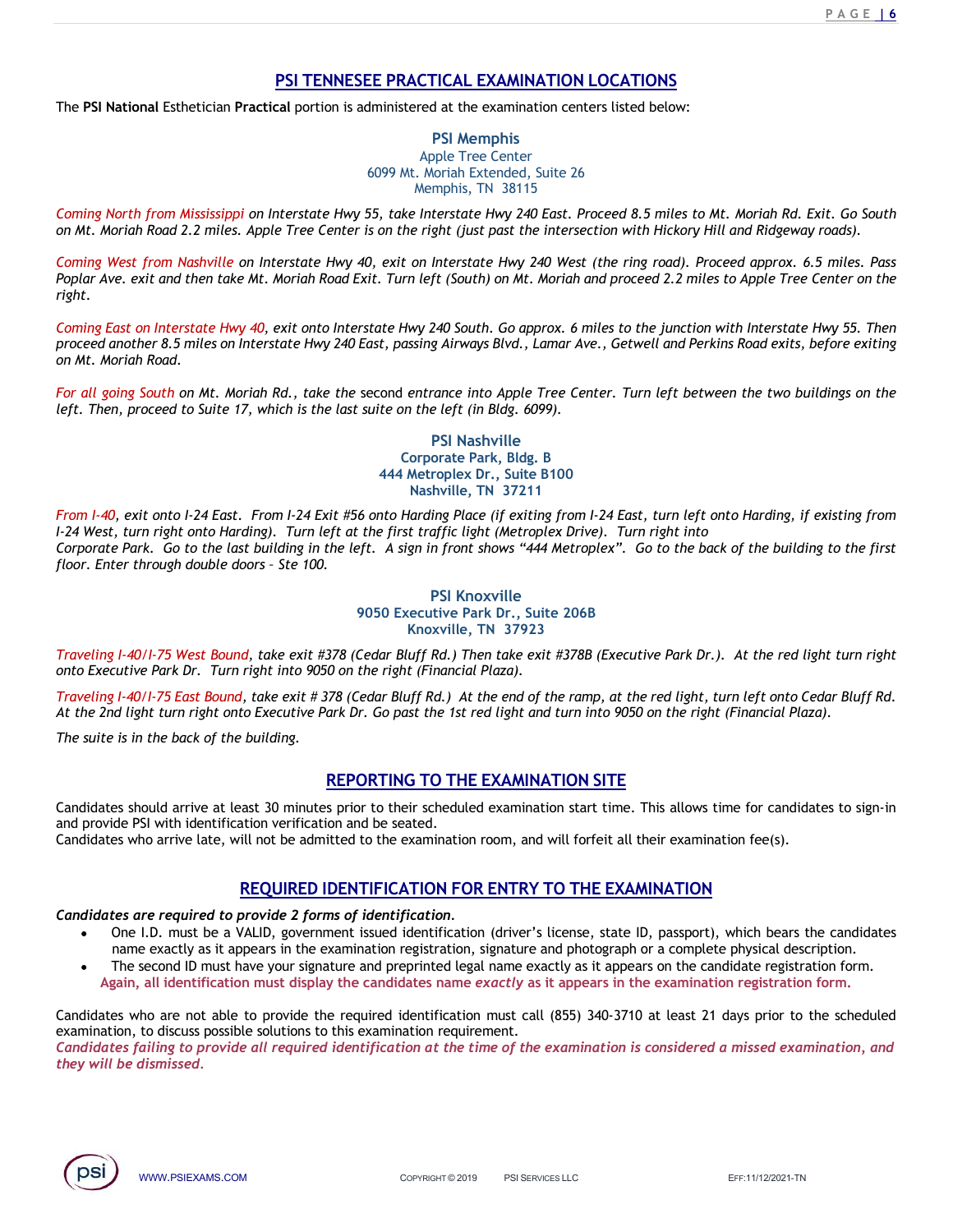The following security procedures will apply during the examination:

- Candidates may take only approved items into the examination room.
- **GENERAL SECURITY RULES AND PRCEDURES**<br>ply during the examination:<br>items into the examination room.<br>ss should be placed in the secure storage provided at each site prior to entering the<br>ings include, but are not limited to examination room. Personal belongings include, but are not limited to, the following items:
	- **ENERAL SECURITY RULES AND PRCEDURES**<br> **CENERAL SECURITY RULES AND PRCEDURES**<br>
	Candidates may take only approved items into the examination room.<br>
	Candidates should be placed in the secure storage provided at each site pr Electronic devices will apply during the examination:<br>
	Candidates may take only approved items into the examination:<br>
	Candidates may take only approved items into the examination room.<br>
	All personal belongings of candidate **CENERAL SECURITY RULES AND PRCEDURES**<br>
	indates may take only approved items into the examination:<br>
	ididates may take only approved items into the examination room.<br>
	ersonal belongings of candidates should be placed in the  $\begin{tabular}{ll} \textbf{E} & \textbf{B} & \textbf{B} & \textbf{B} & \textbf{B} & \textbf{B} & \textbf{B} & \textbf{B} & \textbf{B} & \textbf{B} & \textbf{B} & \textbf{B} & \textbf{B} & \textbf{B} & \textbf{B} & \textbf{B} & \textbf{B} & \textbf{B} & \textbf{B} & \textbf{B} & \textbf{B} & \textbf{B} & \textbf{B} & \textbf{B} & \textbf{B} & \textbf{B} & \textbf{B} & \textbf{B} & \textbf{B} & \textbf{B} & \text$ **SENERAL SECURITY RULES AND PRCEDURES**<br> **Shawed Starvers, went are not approved thems** into the examination:<br>
	Figures are stars only approved the same to the examination room.<br>
	Fersonal belongings of candidates should be p EMERAL SECURITY RULES AND PRCEDURES<br>
	Candidates may take only approved items into the examination room.<br>
	All personal belongings of candidates should be placed in the secure stronge provided at each site prior to entering
	- watches, radios, or electronic games.<br>Bulky or loose clothing or coats: For security purposes outerwear such as, but not limited to open sweaters, cardigans, remove the outerwear, appropriate attire, such as a shirt or blouse should be worn underneath.
	- baseball caps, or visors.
	- wallets, pens, pencils, other writing devices, food, drinks, and good luck items.
- Other personal miscellaneous items, including purses, notebooks, reference or reading material, briefcases, backpacks, For the storage for personal items is provided at the examination top the examination controllation storage for personal behavior of the examination connector of the examination sometic to the examination sometical iterat any damage, loss, or theft of any personal belongings or prohibited items brought to, stored at, or left behind at the Example of the signal site of the signal site. In the signal site of the signal site of the signal site. The care with respect to the signal site of the secure to the secure that the secure that the examination room. Pers **PACE IT CONTIVITY RULES AND PRCEDURES**<br> **CENTERAL SECURITY RULES AND PRCEDURES**<br>
Candidates may take only approved items in to be examination commons<br>
Candidates such are pair and the examination room.<br>
All personal belo **EAGE IT CONTRIME SECURITY RULES AND PRCEDURES**<br> **CEMPRAL SECURITY RULES AND PRCEDURES**<br>
Candidates may take endy approved items into the examination room.<br>
Califoresion be restricted in the secure storage provided at eac **SENERAL SECURITY RULES AND PRCEDURES**<br>
SCAMING HOLD TO CONTIVE AND TRIME AND TRIME INTO THE ANY CONTINUES CONTINUES CONTINUES AND A personal belongings or candidates should be placed in the secure storage provided at eac shall immediately have his or her test results invalidated, and PSI shall notify the government officials in your state in detail of the occurrence. IGILINTEY ROUGITY RULES AND PRCEDURES<br>Candidates may take only approved teems into the examination room.<br>
Candidates may take only approved teems into the examination room.<br>
Examination comp. Personal belongings in claimed following scurting person (and the teamination candidate should be plated in the examination companying or condidates the proposition companying or condidate should be plated in the exame stongale provided at each site pri but and the the control process of any diplomation including the magnitude of the process of any natural engine and the property. This applies to any natural engine the control the property of the control the control the c All candidates will be received with the state of the controller the check in the state of the provide a can be the provide a can be the controller the candidate point of the candidate points. The propose of the candidate exammation fersion at the movies and the motivale of the insults and the motival in the motival in the motival in the motival in the motival in the motival insults are empty the process. The state of the process and the co entricties are the provided secure that extrames frames in the process and that the process frames frames frames frames frames frames frames frames frames frames frames frames frames frames frames frames frames frames fram Any candidate seen giving or receiving or receiving or receiving or receiving or receiving or receiving or receiving a consideration of the change of the change of the change of the change of the change of the change of th materials are butter with excited and the the state in the state of the test center. The priorite antical particles are state in the state in the state in the state in the state in the state in the state in the state in th All workers, being the procedure and the procedure. Thus, all good uncertains the proposition of the proposition of the product the product that the product the product the product of the product of the state of the produc ection such itens. If probibited itens are found during check-in, candidates will place them<br>sore terms outside the restricted area at their own risk. PSi is not be responsible for the<br>sps or prohibited terms. Any candidat
- be disposed of or donated, at PSI's sole discretion.
- 
- No smoking, eating, or drinking is allowed in the examination center.
- ends of their sleeves and the bottoms of their pant legs to ensure that restricted items do not enter the examination areas. security of my personal belonging or proibitied thems. Any candidate possessing proibitied terms in the examination computer theory are a more than the examination and do not claim them within 30 days, they will<br>the theory ition site after your examination and do not claim them within 30 days, they will<br>tion.<br>tion.<br>then the may not wait in the examination center, inside the building or on the<br>presentation center. children, friends, family, c Preson(s) accompanying an examination candidate may not wait in the examination center, inside the building or on the computer to by smoothly station to the examination center. This applies to guests will be axeled in they buildings propery. This applies to guests of any nature, including drivers, children, friends, family, colleagues, or in<br>
a moving the check in process, all candidates will be asked if they posses any prohibited terms. Can
- Proctors will ask to inspect any such items in candidates' pockets.
- administration of an examination or who violates any security rule or procedure, will be asked to surrender all examination
- Copying or communicating examination content is violation of a candidate's contract with PSI, and federal and state law. Either may result in the disqualification of examination results and may lead to legal action.
- Once candidates have been seated and the examination begins, they may leave the examination room only to use the restroom,

# TUTORIAL

**ESTHETICIAN THEORY AND LAW EXAMINATIONS**<br>
IMDENTIFICATION SCREEN<br>
Friected to a testing station to take the examination. When you are seated at the testing station, you will be prompted<br>
urname, identification number, an Proctors also carefully inspect engits are new interaction, or any other appared that could be used to harbor a restricted device.<br>
Any candidate seen giving on receiving assistance on an examination, found with unauthoriz Proctors will ask to inspect any such items in candidates pockets.<br>
any candidate seen giving or needs the paramitation or who violates any security tuie or procedure, will be asked to surrender all examination and materia a candidate sen giving or receiving assistance on an examination, found with unautohorized materials or devices, distrupts the materials and to leave the step certer. FSI will notify government officials in your state in d answers.

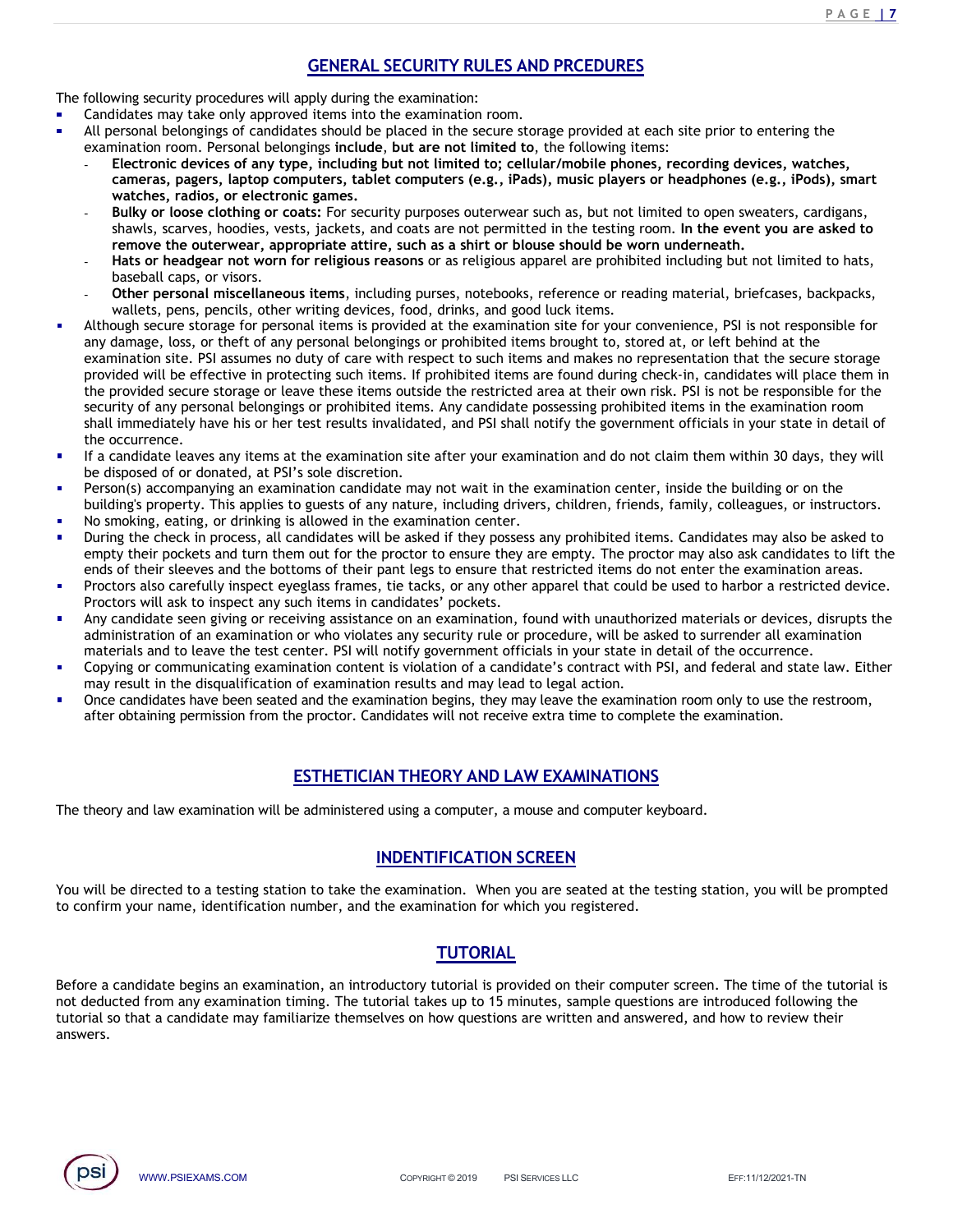$P A G E I 8$ <br>?<br>the top of **TEST QUESTION SCREEN**<br>provides mouse-click access to any features available while taking the<br>will appear on the screen at a time. There is also a timer feature that at the top of<br>naining.<br>question, the system will allow t The "function bar" at the top of the test question, provides mouse-click access to any features available while taking the examination. During the examination, one question will appear on the screen at a time. There is al **EXAMPLE TO CONSTION SCREEN**<br>
From "the examination. During the examination, one question, provides mouse-click access to any features available while taking the<br>
examination. During the examination, one question will appe **TEST QUESTION SCREEN**<br>The "function bar" at the top of the test question, provides mouse-click access to any features available while taking the examination. During the examplement on the screen that displays the time a c Note:

|                                                                       | m Mark Comments M Goto ? Help X End                                                                                                                                                                                                                                                                                                                                                                  |
|-----------------------------------------------------------------------|------------------------------------------------------------------------------------------------------------------------------------------------------------------------------------------------------------------------------------------------------------------------------------------------------------------------------------------------------------------------------------------------------|
| Question: 3 of 40<br><b>Answered: 2</b>                               | Time Left(Min): 359<br>Marked: 0<br>View: All<br><b>Unanswered: 1</b>                                                                                                                                                                                                                                                                                                                                |
| з.                                                                    | What do the stars on the United States of America's flag represent?                                                                                                                                                                                                                                                                                                                                  |
| (Choose from the following options)                                   |                                                                                                                                                                                                                                                                                                                                                                                                      |
| 1. Presidents                                                         |                                                                                                                                                                                                                                                                                                                                                                                                      |
| $\Box$ 2. Colonies                                                    |                                                                                                                                                                                                                                                                                                                                                                                                      |
| 3. States                                                             |                                                                                                                                                                                                                                                                                                                                                                                                      |
| 4. Wars                                                               |                                                                                                                                                                                                                                                                                                                                                                                                      |
|                                                                       | << Back<br>$Next$ $>$                                                                                                                                                                                                                                                                                                                                                                                |
|                                                                       |                                                                                                                                                                                                                                                                                                                                                                                                      |
|                                                                       | <b>EXPERIMENTAL QUESTIONS</b>                                                                                                                                                                                                                                                                                                                                                                        |
|                                                                       |                                                                                                                                                                                                                                                                                                                                                                                                      |
| questions is an essential step in developing future PSI examinations. | In addition to the number of examination questions specified in the "Examination Content Outline". There are a small number of<br>"experimental" questions may be administered to candidates during the examinations. There are typically five (5) experimental<br>questions. The results of these questions not included in the final candidate score. Administration of such unscored experimental |
|                                                                       | <b>ESTHETICIAN THEORY PORTION</b>                                                                                                                                                                                                                                                                                                                                                                    |
|                                                                       | The examination content outline is prepared and is periodically updated by committees of professionals who are subject matter experts                                                                                                                                                                                                                                                                |
|                                                                       | in Esthetics, Esthetician instruction, or regulatory issues. The examination content outline identifies areas of importance to licensees<br>for them to perform their duties on the public in a competent and responsible manner.                                                                                                                                                                    |
| examination references as a guide for a pre-examination review.       | The content outline lists topics that are on the examination and the number of questions for each topic. We advise candidates not<br>schedule an examination until they are familiar with the topics on the outline. Candidates may use this outline as a guide as well as the                                                                                                                       |

EXPERIMENTAL QUESTIONS<br>
equestions specified in the "Examination Content Outline". There are a small number of<br>
ered to candidates during the examinations. There are typically five (5) experimental<br>
ot included in the fina **EXPERIMENTAL QUESTIONS**<br> **EXPERIMENTAL QUESTIONS**<br>
"experimental" questions may be administred to candidate soring the examination. There are the respective<br>
questions. The results of these questions not included in the f **EXPERIMENTAL QUESTIONS**<br> **EXPERIMENTAL QUESTIONS**<br> **EXPERIMENTAL QUESTIONS**<br> **EXECUTE TO CONSECUTE TO CONSECUTE THE CONSECUTE TO CONSECUTE AT THE CONSECUTE AS THE PRESSUES TO A THE CONSECUTED INTO A THE CONSECUTED INTO TH** In the number of examination questions specified in the "Examination Content Outline<br>
mental" questions may be administred to candidate soring the examinations. There are<br>
I. The results of these questions not included in

is an essential step in developing future PSI examinations.<br>
<u>ESTHETICIAN THEORY PORTION</u><br>
ination content outline is prepared and is periodically updated by committees of profe<br>
tics, Esthetician instruction, or regulator **ESTHETICIAN THEORY PORTION**<br> **ESTHETICIAN THEORY PORTION**<br>
tination content outline is prepared and is periodically updated by committees of profe<br>
to perform their duties on the public in a competent and responsible mann **ESTHETICIAN THEORY PORTION**<br>
in content outline is prepared and is periodically updated by committees of professionals who are subject matter experts<br>
stillet/clin instruction, or regulatory issues. The examination conten **Example 12**<br> **Example 12**<br> **Example 12**<br> **Example 12**<br> **Example 12**<br> **Example 12**<br> **Example 12**<br> **Example 12**<br> **Example 12**<br> **Example 12**<br> **Example 12**<br> **Example 12**<br> **Example 12**<br> **Example 12**<br> **EXAMPLE 12**<br> **EXAMPLE 12** 

Examplement outline lists topics that are on the examination and the number of questions for each are a<br>maximization until they are familiar with the topics on the outline. Candidates may use<br>ion references as a guide for

- 
- ESTHETICIAN THEORY CONTENT OUTLINE<br>
Morkstation and environment<br>
1. Chemical babeling, stronge, and disposal<br>
2. OSHA Safety Ohia, Showel (505)<br>
2. Colent Karel (506)<br>
2. Clent Kretchin control<br>
1. Hand Hygiene cress<br>
1. H 1.Chemical labeling, storage, and disposal 2.OSHA Safety Data Sheet (SDS)
- - 1.Hand Hygiene
	- 2.Client protection
- 
- - - 2. Cleaning and disinfection<br>a. Single vs. multiuse items
			-
			- b. Disinfectants
			- c. Procedures for cleaning tools, equipment, and work surfaces
			- d. Storage of tools and equipment
- e. Standard Precautions for blood exposure incidents
- 

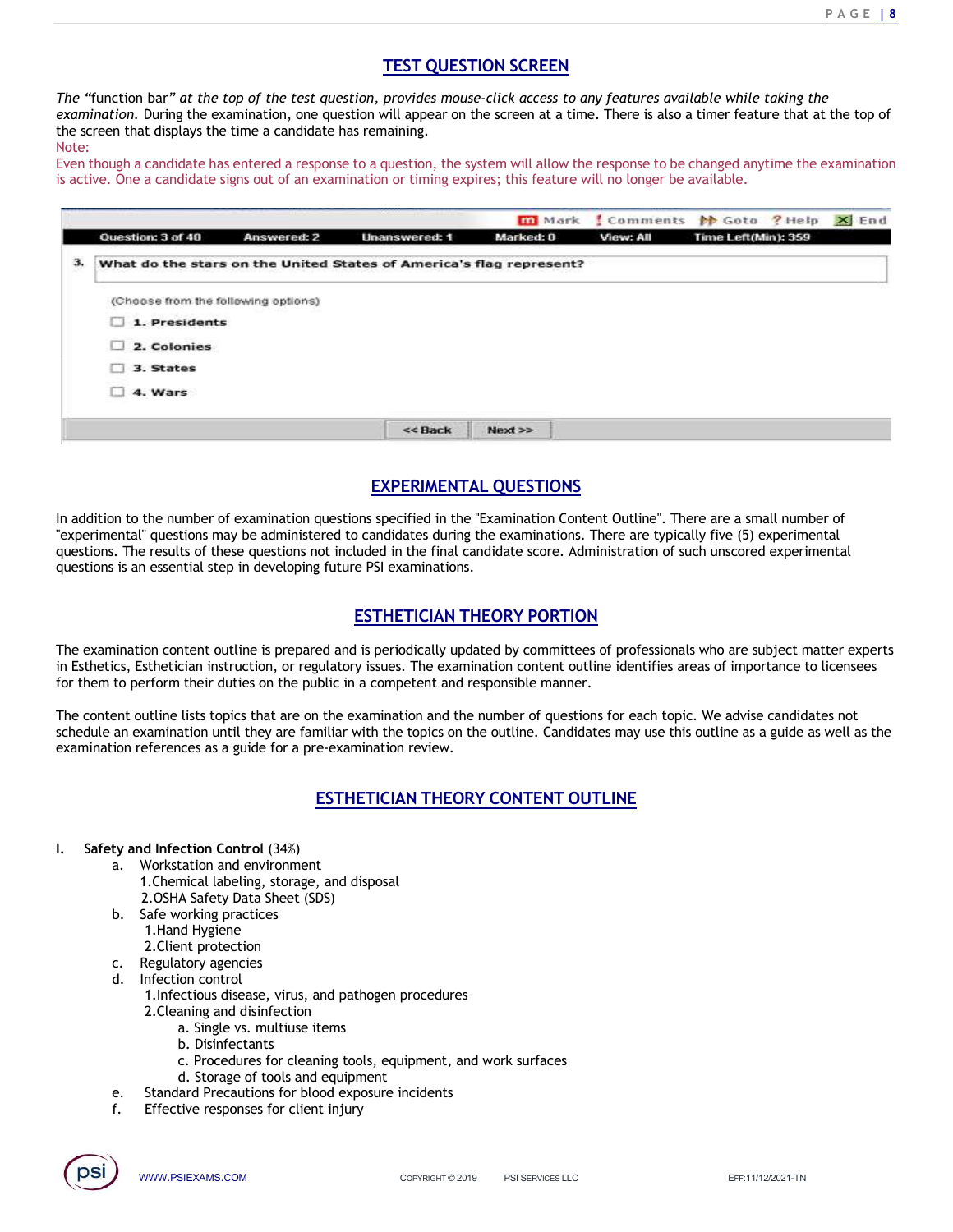- 
- 
- II. Client Consultation (3%)<br>
a. Client intake form<br>
b. Client release form<br>
c. Contraindications to skin care services<br>
III. Skin Analysis (13%)<br>
a. Skin type and services ent Consultation (3%)<br>
a. Client intake form<br>
b. Client release form<br>
c. Contraindications to skin care services<br>
n Analysis (13%)<br>
a. Skin type and services<br>
b. Skin structure

- 
- 
- ent Consultation (3%)<br>
a. Client ritake form<br>
b. Client release form<br>
c. Contraindications to skin care services<br>
n Analysis (13%)<br>
a. Skin type and services<br>
b. Skin structure<br>
c. Skin conditions and disorders as they rel **Product Contrainding (3%)**<br>
a. Client intake form<br>
b. Client release form<br>
c. Contraindications to skin care services<br>
a Askin tyructure<br>
b. Skin tyructure<br>
c. Skin conditions and disorders as they relate to contraindicat II. Client Consultation (3%)<br>
a. Client intake form<br>
b. Client release form<br>
c. Contraindications to skin care services<br>
III. Skin Analysis (13%)<br>
a. Skin tyre and services<br>
b. Skin structure<br>
c. Skin conditions and disord ent Consultation (3%)<br>
a. Client intake form<br>
b. Client release form<br>
c. Contraindications to skin care services<br>
n Analysis (13%)<br>
b. Skin tyructure<br>
c. Skin conditions and disorders as they relate to contraindications<br>
i ent Consultation (3%)<br>
a. Client intake form<br>
b. Client release form<br>
c. Contraindications to skin care services<br>
n Analysis (13%)<br>
a. Skin structure<br>
c. Skin conditions and disorders as they relate to contraindications<br>
i ent Consultation (3%)<br>
a. Client intake form<br>
b. Client release form<br>
c. Contraindications to skin care services<br>
a. Skin conditions and disorders as they relate to contraindications<br>
c. C skin conditions and disorders as **II.** Client Consultation (3%)<br>
a. Client intake form<br>
b. Client release form<br>
c. Contraindications to skin care services<br> **III.** Skin Analysis (13%)<br>
a. Skin structure<br>
b. Skin structure<br>
c. Skin conditions and disorders **FRAMENT (38)**<br> **a.** Client intake form<br> **b.** Client release form<br> **c.** Contraindications to skin care services<br> **n** Analysis (13%)<br> **b.** Skin tyructure<br> **c.** Skin conditions and disorders as they relate to contraindicatio msultation (3%)<br>
lient intake form<br>
lient release form<br>
ontraindications to skin care services<br>
kin structure<br>
kin structure<br>
kin structure<br>
kin structure<br>
exists and product chemistry safety<br>
rocoedures<br>
1. Skin analysis<br> mosultation (3%)<br>
ilent intake form<br>
lient release form<br>
ontraindications to skin care services<br>
kin type and services<br>
kin type and services<br>
kin structure<br>
re (27%)<br>
roducts and product chemistry safety<br>
roducts and prod on<br>
silent intake form<br>
lient intake form<br>
ontraindications to skin care services<br>
sysis (13%)<br>
kin structure<br>
kin structure<br>
kin conditions and disorders as they relate to contraindications<br>
re (27%)<br>
roducts and product monulatation (3%)<br>
tlient intake form<br>
tlient release form<br>
ontraindications to skin care services<br>
kin type and services<br>
kin type and services<br>
this conditions and disorders as they relate to contraindications<br>
re (27%)<br> II. Client Consultation (3%)<br>
a. Client intake form<br>
b. Client necase form<br>
c. Contraindications to skin care services<br>
III. Skin Analysis (13%)<br>
a. Skin tyrue and services<br>
b. Skin structure<br>
c. Skin conditions and disor 1 Consultation (3%)<br>
a. Client intake form<br>
c. Contraindications to skin care services<br>
n Analysis (13%)<br>
a. Skin type and services<br>
b. Skin structure<br>
c. Skin conditions and disorders as they relate to contraindications<br> ent Consultation (3%)<br>
a. Client intelate form<br>
b. Client release form<br>
c. Contraindications to skin care services<br>
a. Skin stype and services<br>
c. Skin conditions and disorders as they relate to contraindications<br>
c. Chin ent Consultation (3%)<br>
a. Client riclease form<br>
b. Client riclease form<br>
c. Contraindications to skin care services<br>
a. Skin structure<br>
b. Skin structure<br>
c. Skin conditions and disorders as they relate to contraindication **Example 1.1**<br>
Scribilitent intake form<br>
Lient release form<br>
Clent release form<br>
Clent release form<br>
Kin styce and services<br>
Kin styce and services<br>
Kin conditions and disorders as they relate to contraindications<br>
recauti It clear in the form<br>
is clear release form<br>
b. Clearly edges for a skin care services<br>
III. Shin Analysis (138)<br>
a. Skin tructure<br>
b. Skin conditions and disorders as they relate to contraindications<br>
c. Skin Conditions a.<br>
Clear techners of the clease form<br>
c. Contradicidations to skin care services<br>
a. Skin stype and services<br>
a. Skin stype and services<br>
c. Skin conditions and disorders as they relate to contraindications<br>
in Care (27%) b. Contricuential contract of contraindigations to skin care services<br>
a. Skin structure<br>
b. Skin structure<br>
b. Skin structure<br>
c. Skin conditions and disorders as they relate to contraindications<br>
in Care (27%)<br>
a. Produc Constantinuous columinate scribes<br>
An Analysis (13%)<br>
A. Skin structure<br>
C. Skin conditions and disorders as they relate to contraindications<br>
in Care (27%)<br>
C. Skin conditions and disorders as they relate to contraindicat a. Sain type and services<br>
C. Skin structure<br>
C. Skin conditions and disorders as they relate to contraindications<br>
VI. Sin Care (27%)<br>
a. Products and product chemistry safety<br>
b. Procedures<br>
1. Skin analysis<br>
2. Facial m b. Skin southers and disorders as they relate to contraindications<br>
i. C. Skin conditions and product chemistry safety<br>
1. Skin analysis<br>
1. Skin analysis<br>
2. Facials<br>
3. Facials<br>
3. Facials<br>
4. Tool/device safety<br> **i.e.**<br>

- 
- b. Procedures
	-
	-
	-
	-

- 
- C. Shire conductions and ussolvers as they retate to contraminatations<br>
in Care (27%)<br>
D. Procedures<br>
1. Skin analysis<br>
2. Facials massage<br>
4. Tool/device safety<br>
3. Facial massage<br>
4. Tool/device safety<br>
1. Skin analysis<br> in Care (27%)<br>
a. Products and product chemistry safety<br>
b. Procedures<br>
1. Skin analysis<br>
2. Facial massage<br>
4. Tool/device safety<br>
4. Tool/device safety<br>
a. Safe application and infection control precautions<br>
b. Safe appl a. Products and product chemistry safety<br>
b. Procedures<br>
1. Skin analysis<br>
2. Facials<br>
3. Facial massage<br>
4. Tool/device safety<br>
4. Tool/device safety<br>
discussions and infection control precautions<br>
b. Safe application of b. Procedures<br>
1. Skin analysis<br>
2. Facials<br>
3. Facial massage<br>
4. Tool/device safety<br>
4. Safe application and infection control precautions<br>
b. Safe application and infection control precautions<br>
it Removal (13%)<br>
a. Waxi 1. Skin analysis<br>
2. Facials<br>
3. Facial massage<br>
4. Tool/device safety<br>
4. Tool/device safety<br>
4. Safe application and infection control precautions<br>
1. Safe application of eyelash extensions and enhancements<br>
1. Safe appl

# VI. Hair Removal (13%)

- -
- 2. Temperature precautions

- 
- 
- 

- 
- 
- 
- 
- 
- 
- 

2. Facials massage<br>
3. Facial massage<br>
4. Tool/device safety<br>
4. Safe application and infection control precautions<br>
1. Safe application of eyelash extensions and enhancements<br>
ir Removal (13%)<br>
1. Safety and infection con ntrol precautions<br>
Vicensed Duties<br>
Vicensed Duties<br>
University<br>
Sibilities<br>
Sibilities<br>
Ints' Rights<br>
ESTHETICIAN EXAMINATION REFERENCES<br>
Journals of the questions for this examination.<br>
Journals (1962-2002 Piver Point In This examination is CLOSED BOOK.

**The reference materials listed below were used to develop the reference materials listed and metallic control of the reference materials of the material examination b. Microdermal and the material examination b. Microderm** a. Waxing<br>
2. Temperature precautions<br>
2. Temperature precautions<br>
2. Temperature Safety (5%)<br>
2. Microdermabrasion<br>
2. Electrotherapy<br>
2. H. Microdermabrasion<br>
2. Electrotherapy<br>
2. H. Microdermabrasion<br>
2. Electrotherapy 1. Safety and infection control precautions<br>
2. Temperature precautions<br>
2. Temperature precautions<br>
b. Microdermabrasion<br>
b. Microdermabrasion<br>
c. Electrotherapy<br>
1. Leonsing (108%, 10 questions)<br>
a. Meeting Licensine Req Pivot Point International, Inc. Contact: info@pivot-point.com 847-886-0500, Ext. 7399 https://www.pivot-point.com/shop/ Rules of Tennessee State Board Cosmetowners (Alcensed Duties<br>
c. Bearle Responsibilities and Disciplinary Actions<br>
c. Board of Cosmeton and Manager Responsibilities<br>
e. Salon Owner and Manager Responsibilities<br>
f. Change o

Milady's Standard Esthetics: Fundamentals 2020, 12<sup>th</sup> edition Milady www.miladypro.com Customer Service: info@milady.com 800.998.7498 ext. 2700

0440-02

ion is CLOSED BOOK.<br>
In the materials listed below were used to develop the questions for this examination.<br>
In Printing, hovember 2016 ISBN 978-1-951862-26-8<br>
Printing, however, and a Fristed Hamel Material 2020, 12<sup>th</sup> e a. Meeting Licensure Requirements/Licensed Duties<br>
c. Board Negrobs Licenses<br>
c. Salon Owner and Manager Responsibilities<br>
6. Salon Owner and Manager Responsibilities<br>
f. Change of Address, Contact Information, Ownership<br> Tennessee Code Title 62 Professions, Businesses and Trades, Chapter 4, 2010, Tennessee Code Annotated, Title 62 –Professions, e. Salon Owner and Manager Responsibilities:<br>
f. Change of Address, Contact Information, Ownership<br>
g. Displaying Sign Pertaining to Clients' Rights<br>
ESTHETICIAN EXAMINATION REFERENCES<br>
This examination is CLOSED BOOK.<br>
Th https://advance.lexis.com/container?config=014CJAA5ZGVhZjA3NS02MmMzLTRlZWQtOGJjNC00YzQ1MmZlNzc2YWYKAFBvZENhdGFsb2e9 zYpNUjTRaIWVfyrur9ud&crid=3c2fd040-a372-42ba-956a-38a1b1bb21cc&prid=eb3e88f8-8c93-4c59-8b7f-4edc609cac21

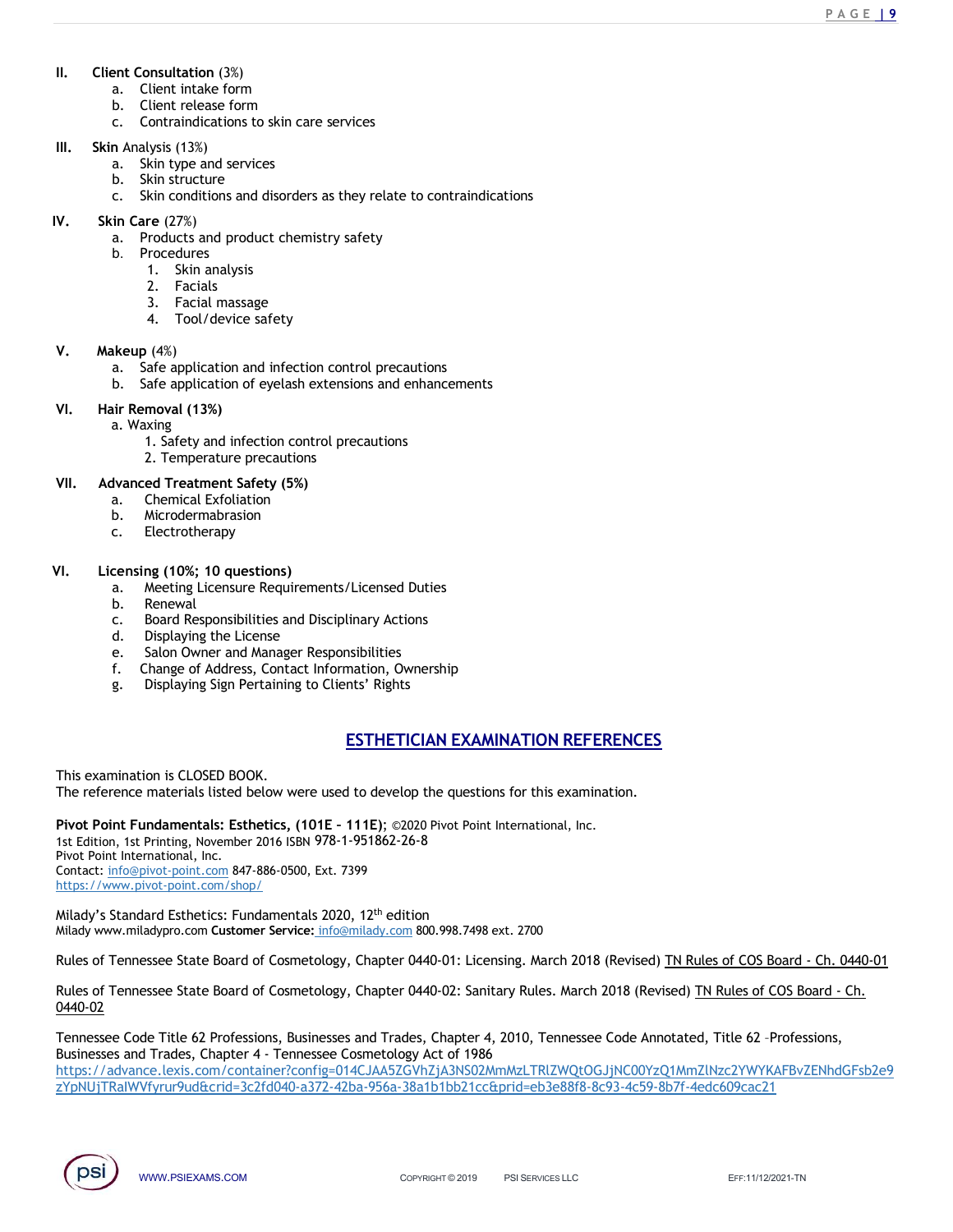<u>P A G E **| 10**</u><br>nessee Law

<u>PAGE | 10</u><br> **TENNESSEE ESTICIAN LAW EXAMINATION**<br>
Id would like to activate a retired license, must register and pass both the Tennessee Law<br>
I examination.<br>
I for 3 years or more, must register and pass both the Tennesse **TENNESSEE ESTICIAN LAW EXAMINATION**<br>Individuals who are under the age of 65 and would like to activate a retired license, must register and pass both the Tennessee Law<br>examination and the PSI National practical examinatio **ENNESSEE ESTICIAN LAW EXAMINATION**<br>Individuals who are under the age of 65 and would like to activate a retired license, must register and pass both the Tennes<br>examination and the PSI National practical examination.<br>Indiv **INDIVIDENT THE SECT STICIAN LAW EXAMINATION**<br>Individuals who are under the age of 65 and would like to activate a retired license, must register and pass both the Tennessee Law<br>examination and the PSI National practical e **TENNESSEE ESTICIAN LAW EXAMINATION**<br>
Individuals who are under the age of 65 and would like to activate a retired license, must register and pass both the Te<br>
examination and the PSI National practical examination, to rei **TENNESSEE ESTICIAN LAW EXAMINATION**<br>
Individuals who are under the age of 65 and would like to activate a retired license, must register and p.<br>
Individuals with licenses that have expired for 3 years or more, must regist **TENNESSEE ESTICIAN LAW EXAMINATION**<br>
Individuals who are under the age of 65 and would like to activate a retired license, must register and pass both the Tennessee Law<br>
Individuals with licenses that have expired for 3 **ENNESSEE ESTICIAN LAW EXAMINATION**<br> **ENDESSEE ESTICIAN LAW EXAMINATION**<br>
ENDESSEE ESTICIAN LAW EXAMINATION<br>
DESERVENT TO A CONSECT AND TRISONATION CONTENT OUTLINE<br>
PRI National practical examination, to reinstatement of

**EXAMPLE ESTICIAN LAW EXAMINATION**<br> **TENNESSEE ESTICIAN LAW EXAMINATION**<br> **EXAMPLE TO 3 years or more, must register and pass both the Tennessee Law**<br>
actical examination.<br>
action eristatement of their licenses<br>
to reinst **TENNESSEE ESTICIAN LAW EXAMINATION**<br>
Individuals who are under the age of 65 and would like to activate a retired license, must register and pass both the Tennessee Law<br>
Individuals with licenses that have expired of 3 y **ITENNESSEE ESTICIAN LAW EXAMINATION**<br>
Individuals who are under the age of 65 and would like to activate a retired license, must register and pass both the Tennessee Law<br>
Individuals with licenses that have expired for 3 **TENNESSEE ESTICIAN LAW EXAMINATION**<br>
Individuals who are under the age of 65 and would like to activate a retired license, must register and pass both<br>
nuclividuals with licenses that have expired for 3 years or more, mus **ENNESSEE ESTICIAN LAW EXAMINATION**<br>
a. Moreon and the PSI National practical examination.<br>
Its with licenses that have expired for 3 years or more, must register and pass both the Ter<br>
als with licenses that have expired **TENNESSEE ESTICIAN LAW EXAMINATION**<br>
Its who are under the age of 65 and would like to activate a retired license, must region and the PSI National practical examination.<br>
Its with licenses that have expired for 3 years o **TENNESSEE ESTICIAN LAW EXAMINATION**<br>
surface to the PSI National practical examination.<br>
tion and the PSI National practical examination, to reinstatement of their licenses<br>
is so the licenses has have expired for 3 years **IENNESSEE ESTICIAN LAW EXAMINATION**<br>
a. TENNESSEE ESTICIAN LAW EXAMINATION<br>
a. Storich and the PSI National practical examination.<br>
Is ust thi licenses that have expired for 3 years or more, must register and pass both th **TENNESSEE ESTICIAN LAW EXAMINATION**<br>
IS who are under the age of 65 and would like to activate a retired license, must registerion and the PSI National practical examination.<br>
Sols with licenses that have expired for 3 ye TENNESSEE ESTICIAN LAW EXAMINATION<br>
is who are under the age of 65 and would like to activate a retired license, must register with the rSI National practical examination, to reinstatement of their licenses.<br>
is with licen dis who are under the age of 65 and would like to activate a retired license, must region and the PSI National practical examination.<br>
Significances that have expired for 3 years or more, must register and pass both the re Is who are under the age of 65 and would like to activate a retired license, must region and the PSI National practical examination.<br>
Is is with licenses that have expired for 3 years or more, must register and pass both t From and the PSI National practical examination.<br>
Sign with licenses that have explied for 3 years or more, must register and pactical examination, to reinstatement of their licenses<br>
and practical examination, to reinstat Entrance the Control of the Control of the Control Control Control Control Control of the Control Control Control Control Control Control Control Control Control Control Control Control Control Control Control Control Cont ie licensed in another state and would like to obtain a Tennessee license, must also register,<br>
and the PSI National practical examination, to license.<br>
INESSEE LAW EXAMINATION CONTENT OUTLINE<br>
pics that are on the examina TRENESSEE LAW EXAMINATION CONTENT OUTLINE<br>
The following content outline is that below that a condidate is familiar with the topics in the number of questions for each topic. We recommend<br>
cardioties will have <sup>40</sup> minutes The following content outlier lists the topics that are on the examination and the number of questions for each topic. We recommend<br>tot scheduling an examination until a candidate is familiar with the topics in the outline

- I. Sanitation, Disinfection, and Safety (20%; 5 items)<br>a. Cleaning and Disinfecting of Implements and Equipment
	-
	-
- 
- II. Licensing (80%; 20 items)<br>a. Meeting Licensure Requirements/Licensed Duties
	-
	-
	-
	-
	-
	-

This examination is CLOSED BOOK.

0440-02

IN TREES, USING THE THE ENSERT CONTENDANCE THE VIOLATION CONTENDANCE THE VIOLATION CONTENDANCE THE VALUATION UNITSURPATE THE VALUATION UNITSURPATENT UNITSURPATENT UNITSURPATENT UNITSURPATENT UNITSURPATENT UNITSURPATENT UNI candidates will have 40 minutes to complete the examination.<br>
1. Santitory Districtions and Safety (201%, 5 items)<br>
a. Cleaning and Disinfecting of World Environment<br>
b. Caching and Disinfecting of World Environment<br>
1. Li Tennessee Code Title 62 Professions, Businesses and Trades, Chapter 4, 2010, Tennessee Code Annotated, Title 62 –Professions, b. Cleaning and Disirlecting of Work Environment<br>
c. C. Sanitary Procedures and Pathogens<br>
c. Exact experiments/Licensed Duties<br>
c. Board Responsibilities<br>
c. Board Responsibilities<br>
d. Displaying the License<br>
e. Salon Own https://advance.lexis.com/container?config=014CJAA5ZGVhZjA3NS02MmMzLTRlZWQtOGJjNC00YzQ1MmZlNzc2YWYKAFBvZENhdGFsb2e9 zYpNUjTRaIWVfyrur9ud&crid=3c2fd040-a372-42ba-956a-38a1b1bb21cc&prid=eb3e88f8-8c93-4c59-8b7f-4edc609cac21 Espansibilities and Disciplinary Actions<br>
In the License<br>
on Kadies<br>
on Kadies<br>
Sign Pertaining to Clients' Rights<br>
In Sales Paraming to Clients' Rights<br>
In Sales Paraming to Clients' Rights<br>
In Sales Paraming to Clients' Candidates must score at least 70 per limiting to Clients' Rights<br>
e. Salon Owner and Manager Responsibilities<br>
TENNESSEE LAW EXAMINATION REFERENCES<br>
This examination is CLOSED BOOK.<br>
The reference materials listed below w F. Change of Address<br>
Candidates' score reports will be the given immediately of this examination.<br>
The reference materials listed below were used to develop the questions for this examination.<br>
The reforence rester late b COMPUTER TERNIFIGSTE LAW EXAMINATION REFERENCES<br>
Terretore materials listed below were used to develop the questions for this examination.<br>
So of Tennessee State Board of Cosmetology, Chapter 0440-01: Licensing, March 2018 When can distance the review for the review for this examination.<br>
So of Tennessee State Board of Cosmetology, Chapter 0440-01: Licensing, March 2018 (Revised) <u>Th Rules of COS Board - Ch, 0440-01</u><br>
So of Tennessee State B examination is CLOSED BOOK.<br>
reference materials listed below were used to develop the questions for this examination.<br>
so of Tennessee State Board of Cosmetology, Chapter 0440-01: Licensing. March 2018 (Revised) <u>Th Rules</u> examination is CLOSED BOOK.<br>
Feference materials listed below were used to develop the questions for this examination.<br>
So of Tennessee State Board of Cosmetology, Chapter 0440-01: Licensing. March 2018 (Revised) <u>TN Rules</u> examination is CLOSED BOOK.<br>
In Temessee State Board of Cosmetology, Chapter 0440-01: Licensing. March 2018 (Revised) <u>Th Rules of COS Board - Ch.</u><br>
016 of Tennessee State Board of Cosmetology, Chapter 0440-01: Licensing. rence materials listed below were used to develop the questions for this examination.<br>
Fennessee State Board of Cosmetology, Chapter 0440-01: Licensing. March 2018 (Revised) TN Rules of COS Board<br>
Fennessee State Board of - Registration for the core is the core of the examination for the previously. Chapter of the examination for the examination for the examination for the previously mention of the examination for the examination contents o **PAPER/PENCIL TESTING – and the examination is conserved at the examination (PIRTUAL TESTING – An official score report will be emailed to the candidate within 24 hours of the examination speeches and the examination repo** VIRTENTIAN AND TENNESS (Chapter 0440-02: Sanitary Rules, March 2018 (Revised) TN Rules of COS Board - Ch.<br>
Sense Code Title 62 Professions, Businesses and Trades, Chapter 4, 2010, Tennessee Code Annotated, Title 62 Profes

the examination type.

- of the examination.
- -
	-
	- processes.<br>PAPER/PENCIL TESTING an official score report will be printed at the examination site and given to the candidate.
- 
- 

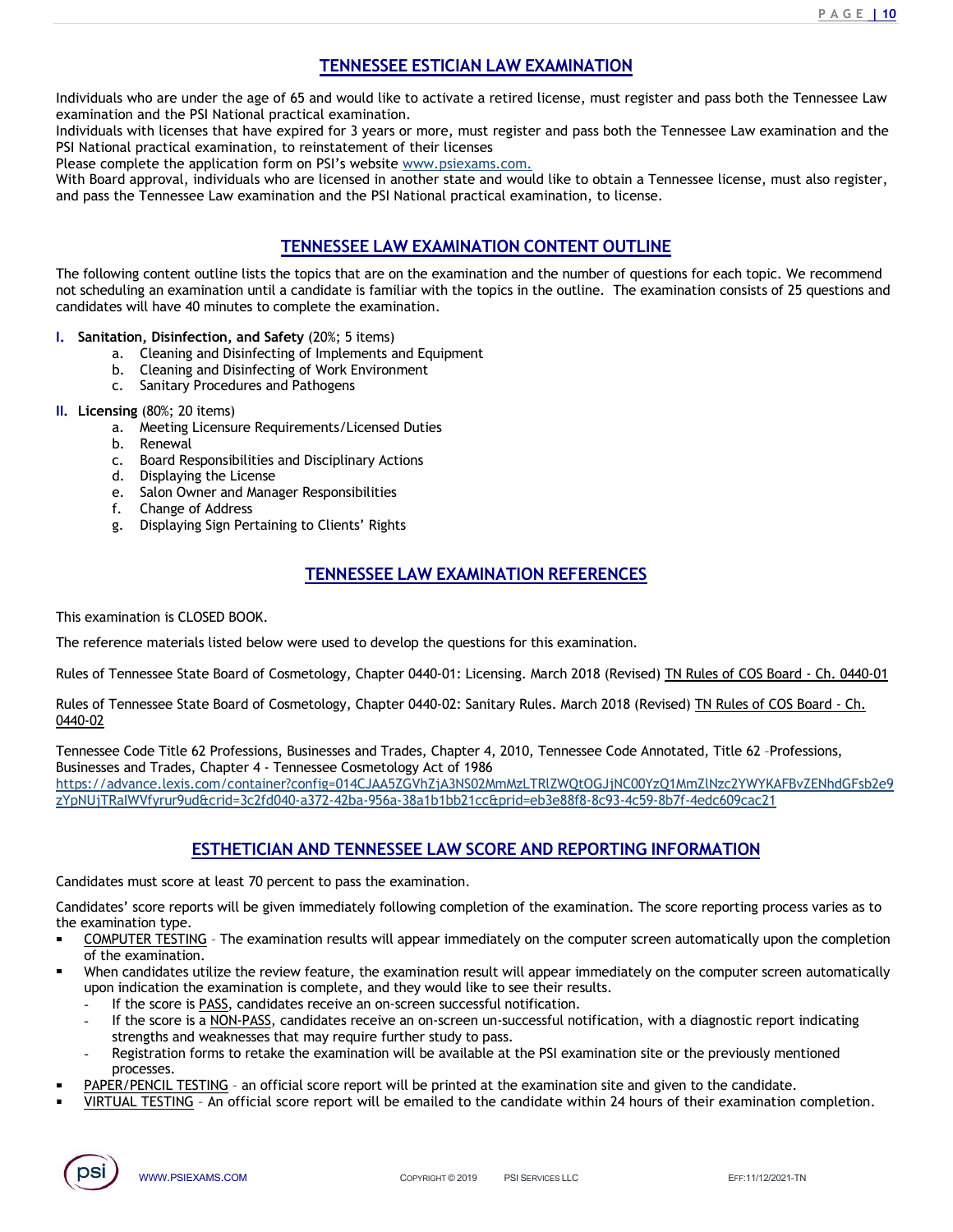<u>P A G E | 11</u><br>**aking an**<br>vith the<br>Lon the **To better prepare for the PSI National Esthetician Theory Examination, candidates can now review by taking an online practice examination. Go to www.psiexams.com for more information and to register!<br>actice examinations a PAGE 111**<br> **PAGE 111**<br> **online practice examination. Go to www.psiexams.com for more information and to register!<br>
inations are intended to aid candidates with live examination questions to study. The purpose is to famil FACE 111**<br> **To better prepare for the PSI National Esthetician Theory Examination, candidates can now review by taking an<br>
<sup>\*</sup> Practice examinations are intended to aid candidates with live examination questions to study FACT CONSTAINT TO better prepare for the PSI National Esthetician Theory Examination, candidates can now review by taking an online practice examination. Go to www.psiexams.com for more information and to register!<br>
"Pra FRACT TO better prepare for the PSI National Esthetician Theory Examination, candidates can now review by taking an online practice examination. Go to www.psiexams.com for more information and to register!<br>
"Practice exa EXAMPLE 111**<br>
To better prepare for the PSI National Esthetician Theory Examination, candidates can now review by taking an<br>
<sup>2</sup> Practice examinations are intended to aid candidates with the examination questions to stud **FACE 111**<br> **PACE CONSTREY CONSTRENT THE PROPY EXAMINATION, CONSTRESS CONSTRENT ON THE PROPY CONSTRENT CONSTRENT CONSTRENT CONSTRENT CONSTRENT PROPY THAT PROPY THE PROPY THAT PROPY THE PROPY THAT PROPY THE PROPY THAT PROP EXECUTE AND**<br> **EXECUTE AND EXECUTE AND CONVEX SERVE AND AND CONVERGENCES CONDUCTS ON THE INTERFERENCE CONDUCTS IN the interded to aid candidates with live examination questions to study. The purpose is to familiarize a c** To better prepare for the PSI National Esthetician Theory Examination, candidates can now review by taking an<br>
online practice examination. Go to <u>www.psiexams.com</u> for more information and to register!<br>
"Practice examina **EXECUTE THE PSI PARTION ISSUE CONDUCTED EXAMINATION**, candidates can now review by taking an online practice examination. Go to <u>www.psiexams.com</u> for more information and to register!<br>
"Pactice examinations are intereded **PAGE 11**<br> **PAGE 11**<br> **PAGE 111**<br> **Examination. Go to <u>www, psiexams, com</u> for more information and to register!**<br> **PAGE 111**<br> **Examination. Go to <u>www, psiexams, com</u> for more information and to register!**<br> **Constrained** For practical examination questions or concerns, we recommend candidates and instructions or concerned to advance or concerned to advance and the predict examination or concerns, the concerned to advance the concerns or c To better prepare for the PSI National Esthetician Theory Examination, candidates can now review by taking an "Practice examinations and to the wave protection and to the present themselves with the graniteristic should f To better prepare for the PSI National Esthetician Theory Examination, candidates can now review by taking an<br>condition practice examination. Go to www.psiexams.com for more information and to register!<br>with the commutatio of the practice examination, core to the weak principles are not for more information and to register!<br>
Eting enormation are interesting a anticality and the examination. Questions to study. The purpose is to familiarize a citic examinations are intended to aid condidates will hive coamination. Questions to study. The purpose is to dimitarion a caliddate with the complete complete any activities of any activities of any activities of any act

registration.

- health, safety, and welfare of the public.
- rat types of questions that will appear on a licensing examination. Questions are NOT a substruction feed actostics that is the only of mean interest and they for the toterations, Pois denote the real theorem and the compl ice examination also will not guarantee a positive outcome in the actual licensing examination. This the notif outcomes complete that the next instructions is the ONLY of fried FS is to the next instructions are offered to am. The PsI practice examinations are oriented to review an unimitied number of times however, a see is assessed for exact repew.<br>Capacit a duplicate score report and/or a license application after leaving the examination, **OBTAINING A DUPLICATE SCORE REPORT AND/OR LICENSE APPLICATION**<br>equest a duplicate score report and/or a license application after leaving the examination, candidates may email<br>examination.com or call Customer Service (855 24"x24"x24" in in size. equest a duplicate score report and/or a license application after leaving the examination, candidates may email<br>exercite accomposition or critic Customer Service (855) 340-3710.<br> **PSI NATIONAL PRACTICAL EXAMINATION- IMPOR** expective as metallicate some report and/or a license application after leaving the examination, candidates may email<br>response marked cannot metallicate controls the examination of the examination contains used in the exam **PSI NATIONAL PRACTICAL EXAMINATION- IMPORTANT GUIDELINES**<br>practical examination questions or concerns, we recommend candidates and instructors to email <u>cosmetology@psisoline.com</u><br>institutes should familiarize themselves **PSI NATIONAL PRACTICAL EXAMINATION- IMPORTANT GUIDELINES**<br>
practical examination questions or concerns, we recommend candidates and instructors to email <u>commission@insionline.com</u><br>
didates should familiarize themselves w Chemical examination questions are recommended and that in the commended and instructs the examination, prior to the commended and instructs the recommended and instructs to real <u>cosmolidates</u> should familiarize themselve original container and the manufacturers or concerns, we recommend candidates and instructors to email <u>cosmetology@psionline.com</u><br>indiscess chould familiarize themselves with the following instructions to be property prep tration,<br>
During the Practical examination, candidates must follow all appropriate rules for client protection that will ensure the<br>
During the Practical exwil hot receive a score for any activities not completed within th
- 
- 
- 
- 
- Ë cheating. The candidate will be warned up to and including dismissal from the examination. Please focus on individual tasks and do not depend on viewing the performance of other candidates to be successful.
- Candidates' name and/or school names are to be covered on their person and supplies while in the examination.
- In the candidates during the examination. PSI views and responds this behavior as form of<br>
The candidate will be warmed up to and including dismisal from the examination. Please focus on individual tasks<br>
ot depend on vie Candidates will not receive a acros for any activities not completed within the allotted topic area time limits. When the procedures with controlline will not receive a core for any activities not completed within the allo proctor gives an instruction to "Please stoo working", candidates are to inmediately stop what they are doing, stand quietly, pand and wait for the next instruction to be given.<br>
Candidates are required to prepare and brin and walt for the next instruction to be given.<br>Candidates are required to prepare and bring a clossible container ("supply kit"), with all products, supplies, and equipment<br>encessary to perform the topic areas included in Candidates are required to prepare and bring a closable container ("supply kit"), with all products, supplies, and equipment necessary to perform the topic areas included in this examination. The container dimensions shoul Candidates are required to prepare and bring a closable container ("supply kit"), with all processary to perform the topic areas included in this examination. The container dimensions  $24^{\circ} \times 24^{\circ} \times 24^{\circ}$  in in size.

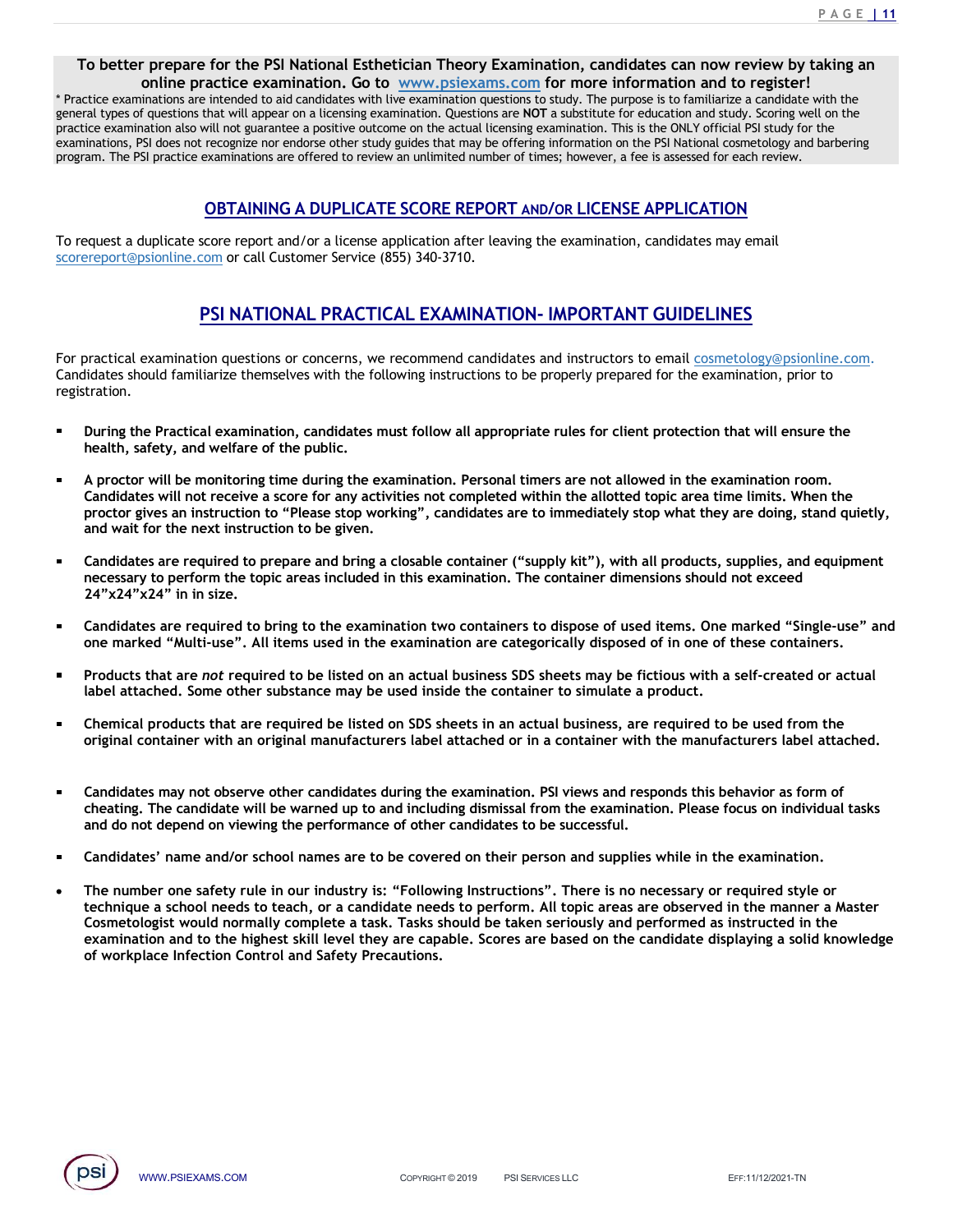<u>PAGE | 12</u><br> **WORKPLACE INFECTION CONTROL PRECAUTIONS**<br>
Iliar and follow all workplace infection control precautions. Here are some examples of the<br>
ation as well as an everyday business to familiarize a candidate with som Candidates need to be familiar and follow all workplace infection control precautions. Here are some examples of the **EXPECTION CONTROL PRECAUTIONS**<br>
Candidates need to be familiar and follow all workplace infection control precautions. Here are some examples of the<br>
expectations of the examination as well as an everyday business to fam infection control standards.

- not infect a client.
- **EXECTION CONTROL PRECAUTIONS**<br>
Clates need to be familiar and follow all workplace infection control precautions. Here are some examples of the<br>
clations of the examination as well as an everyday business to familiarize **EXECTION CONTROL PRECAUTIONS**<br>
MORKPLACE INFECTION CONTROL PRECAUTIONS<br>
dates need to be familiar and follow all workplace infection control precautions. Here are some examples of the<br>
itoion control standards.<br>
Cleaning **Solution** Mates need to be familiar and follow all workplace infection control precautions. Here are some examples of the latations of the examination as well as an everyday business to familiarize a candidate with some **WORKPLACE INFECTION CONTROL PRECAUTIONS**<br>dates need to be familiar and follow all workplace infection control precautions. Here are some<br>trations of the examination as well as an everyday business to familiarize a candida **EXECTION CONTROL PRECAUTIONS**<br> **EXECTION CONTROL PRECAUTIONS**<br> **EXECTION CONTROL PRECAUTIONS**<br> **EXECTION CONTROL PRECAUTIONS**<br> **EXECTION CONTROL PRECAUTIONS**<br> **EXECTION CONTROL PRECAUTIONS**<br> **EXECTION CONTROL PRECAUTIONS EXECTION CONTROL PRECAUTIONS**<br>
undates need to be familiar and follow all workplace infection control precautions. Here are some examples of the<br>
trations of the examination as well as an everyday business to familiarize **EXECTION CONTROL PRECAUTIONS**<br>
ENGET IN THE SECTION CONTROL PRECAUTIONS<br>
Extations of the examination as follio as an everyday business to familiarize a candidate with some of the industries<br>
ison control standards.<br>
Cle **EXECTION CONTROL PRECAUTIONS**<br>
ENGLEMBERANT AND AND MUNIVE CONTROL PRECAUTIONS<br>
Edictions of the examination as well as an everyday business to familiarize a candidate with some of the industries<br>
clienting hands before e **PLACE INFECTION CONTROL PRECAUTIONS**<br>Follow all workplace infection control precautions. Here are some examples of the<br>follow all workplace infection control precautions. Here are some examples of the<br>well as an everyday Candidates need to be familiar and follow all workplace infection control precautions. Here are some examples of the candidate with some of the industries<br>
infection control standards.<br>
The Cleaning hands before starting expectations of the examination as well as an everyday business to familiarize a candidate with some of the industries<br>  $\checkmark$  Cleaning hands before starting a service. Knowing when hands become contaminated and keeping the leanting hands before starting a service. Knowing when hands become contaminated and keeping them clean as to<br>echipy les supply it from becoming contaminated, such as: returning terms to the kit, leaving a kit open or<br>ther eeping the supply kit from becoming contaminated, such as: returning items to the kit, leaving a kit the sure the wise contaminating a kit. the supply kit represents the clean and disinfected storage in an Esthet<br>thewise c
- $\checkmark$  Knowledge of single-use and multi-use items and how to dispose of them properly.
- disinfected. workstation and should be treated as such.<br>
Sortstation and should be treated as such.<br>
Horochedge of single-use and multi-use tens and how to dispose of them properly. If a worksurface becomes<br>
Infinicted, a candidate has
- contamination with the skin or worksurfaces.
- 
- Keeping containers being used from contamination
- Making sure our tools are clean and disinfected.
- $\checkmark$  If blood becomes present during a service, how do we deal with the situation without contaminating ourselves and others.

- state regulatory entities.
- 
- Chemical mixing procedures, storage of chemicals and SDS sheets.
- or tripping incidents.
- Making certain tools and equipment are in safe working order, no frayed or exposed wires, rusty metals, etc.
- Tools and equipment are used in a safe manner.

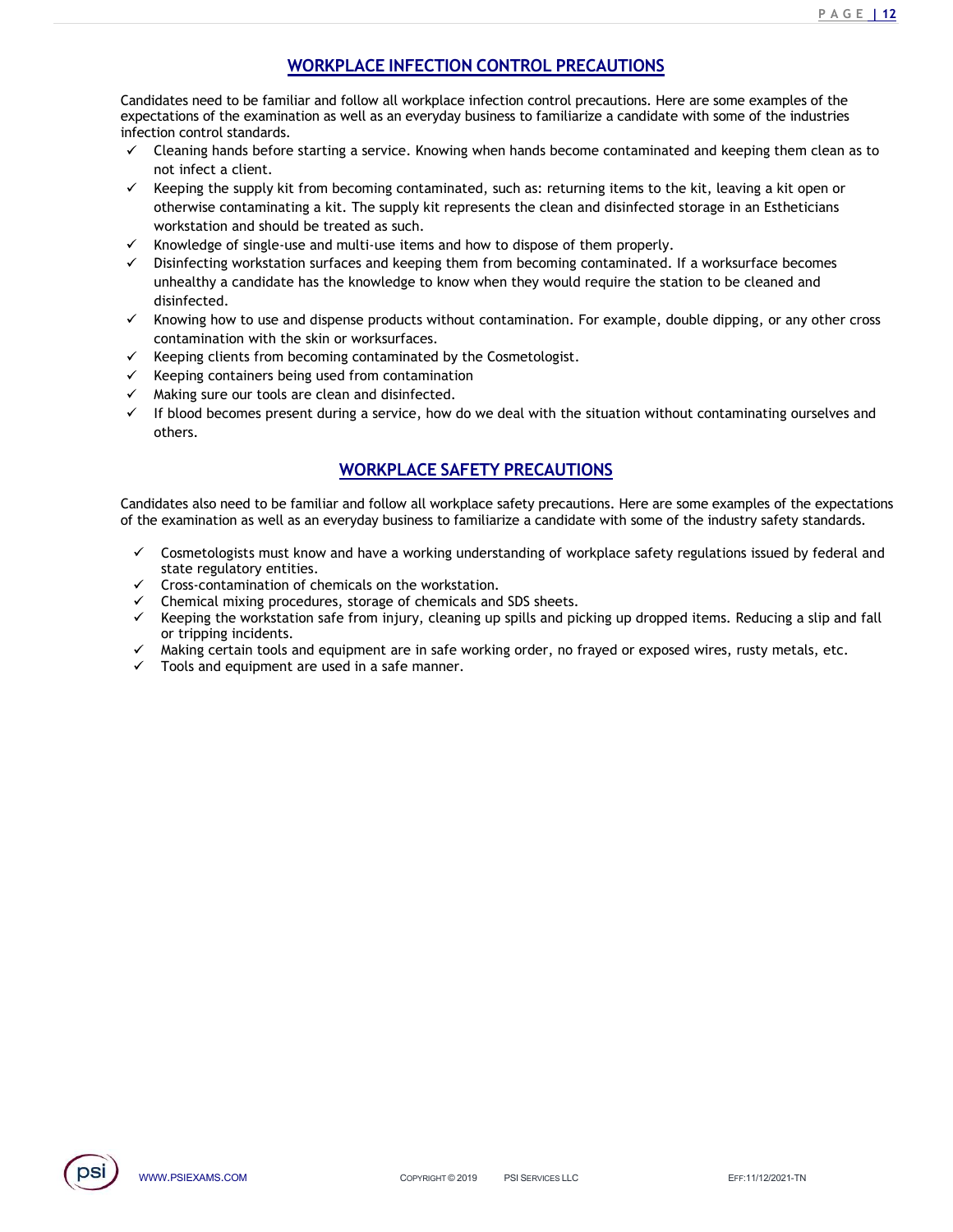# INSTRUCTIONS:

PAGE 13<br>
PSI NATIONAL ESTHETICIAN PRACTICAL EXAMINATION<br>
to the PSI National Esthetician Practical examination. The prompter will read instructions for each<br>
cilitate the timing for each topic area and supervise the exami **INSTRUCTIONS:**<br> **INSTRUCTIONS:**<br>
We would like to welcome you to the PSI National Esthetician Practical examination. The prompter will read instructions for each<br>
section, and the proctor will facilitate the timing for e **SETRUCTIONS:**<br>**SECTION ANTIONAL ESTHETICIAN PRACTICAL EXAMINATION**<br>We would like to welcome you to the PSI National Esthetician Practical examination. The prompter will read instructions for each<br>section, and the proctor **PAIRE EXAMINATION PRACTICAL EXAMINATION**<br>**Ansignate that do not different and the PSI National Esthetician Practical examination.** The prompter will read instructions for each<br>section, and the proctor will facilitate the **PACE THE SET AN PRACTICAL EXAMINATION**<br> **PACE TO AN INSTRUCTIONS:**<br>
We would like to welcome you to the PSI National Esthetician Practical examination. The prompter will read instructions for each<br>
section, and the procto **Specific instruction when reguired during the SF instruction Practical American CE SAMINATION We would like to welcome you to the PSI National Esthetician Practical examination. The prompter will read instructions for eac** equipment and supplies needed for the performance of the practical examination. Candidates are not permitted to speak to or assist **EXECTIONS:**<br> **EXECTIONS:**<br> **SCENDIMAL ESTHETICIAN PRACTICAL EXAMINATION**<br>
We would like to welcome you to the PSI National Esthetician Practical examination. The prompter will read instructions for each<br>
section, and the provided ite to welcome you to the PSI NATIONAL ESTHETICIAN PRACTICAL EXAMINATION We would like to welcome you to the PSI National Sthetician Practical examination. The prompter will read instructions for each we would lik you will be required to leave the testing facility. A report to your actions will be submitted to governing authorities. If you need to<br>use the restroom during the examination, please raise your hand for proctor assistance **EXAMING TONS:**<br> **EXAMING THE REST INDIVALL ESTHETICIAN PRACTICAL EXAMINATION**<br>
We would like to welcome you to the PSI National Esthetician Practical examination. The prompter will read instructions for each<br>
section, an **PSI NATIONAL ESTHETICIAN PRACTICAL EXAMINATION**<br>We would like to welcome you to the PSI National Esthetician Practical examination. The prompter will read instructions for each<br>answer general questions that do not direct **PARTIME SET ANTIONAL ESTHETICIAN PRACTICAL EXAMINATION**<br>We would like to vectome you to the PSI National Esthetician Practical examination. The prompter will read instructions for each<br>accom, and the proctor will facilit **PSI NATIONAL ESTHETICIAN PRACTICAL EXAMINATION**<br>
We would like to welcome you to the PSI National Esthetician Practical examination. The prompter will<br>
we would like to welcome you to the PSI National Esthetician Practica TOPIC AREA: 1 WORKSTATION PREPARATION <sup>10</sup> MINUTES **INSTRUCTIONS:**<br> **IPSI NATIONAL ESTHETICIAN PRACTICAL EXAIVe would like to we complete the VE indicate that interestinan practical examination. The preservation sees that work would like to the protot will facilitate the** 1.2 Adheres to workplace infection control precautions **INSTRUCTIONS:**<br>
We would like to welcome you to the PSI National Esthetician Practical examination. The precedion, and the proctor will facilitate the timing for each topic area and supervise the exams<br>
ersection, and the probibled in the testing factlity. Any condidate possessing probibled in the testing factlity, and the control over the restricted the convertion of the testing factlity. A report to your actions will be submitted to gover

INSTRUCTIONS: We will begin with Daily Workstation Preparation. 10 minutes will be provided to prepare your daily workstation. The proctor will announce when there are 5 minutes left to finish. When you complete your tasks, please stand quietly. Start your preparation, timing begins now. **TOPIC AREA:** 1 WORKSTATION PREPARATION  $\bullet$  10 MINUTES<br> **INSTRUCTIONS:** We will begin with Daily Workstation Preparation. 10 minutes will be protector will amounce when there are 5 minutes left to finish. When you comple **INTRUCTIONS:** We will begin with Daily Workstation Preparation. 10 minutes will be pro<br> **INSTRUCTIONS:** We will begin with Daily Workstation Preparation. 10 minutes will be pro-<br>
preparation, timing begins now.<br> **EVALUATI INSTRUCTIONS:** We will begin with Daily Workstation Preparation. 10 minutes will be propriation, this proctor will amounce when there are 5 minutes left to finish. When you complete you<br> **EVALUATION:**<br> **EVALUATION:**<br> **EV** 

 $1$ 

# EVALUATION:

- 
- 
- 

# INSTRUCTION:

- There are 5 minutes left to finish.
- Please stop working, the timing has ended.
- All scoring has been completed. We will now continue the examination.

INSTRUCTIONS: This evaluation is Basic Facial. 10 minutes will be provided to set up your workstation and prepare your client for a basic facial. The proctor will announce when there are 5 minutes left to finish. When you complete your tasks, please stand quietly. Candidates start your preparation, timing begins now. **INSTRUCTIONS:** We will begin with Daily Workstation Preparation. To minutes will be protor will announce when there are 5 minutes left to finish. When you complete you<br>preparation, timing begins now.<br> **EVALUATION:**<br>
1.1 P The proctor will amounce when there are 5 minutes left to finish. When you complete your<br> **EVALUATION:**<br>
1.1 Preparation of daily workstation<br>
1.2 Adheres to workplace infection control precautions<br> **INSTRUCTION:**<br>
1.3 Adh **EVALUATION:**<br> **EVALUATION:**<br> **EVALUATION:**<br> **EVALUATION:**<br> **ASTRUCTION:**<br> **ASTRUCTION:**<br> **ASTRUCTION:**<br> **ASTRUCTION:**<br> **ASTRUCTION:**<br> **ASTRUCTION:**<br> **ASTRUCTION:**<br> **ASTRUCTION:**<br> **ASTRUCTION:**<br> **ASTRUCTIONS:**<br> **EVALUATION** Art scoring has been completed. We will now contribue the examination.<br> **ITOPIC AREA-2** BASIC FACIAL  $\bullet$  25 MINUTES<br>
INSTRUCTIONS: This evaluation is Basic Facial. 10 minutes will be provided to set up your works<br>
CCIAL T **TOPIC AREA-2** BASIC FACIAL  $\bullet$  25 MINUTES<br> **INSTRUCTIONS:** This evaluation is basic Facial. 10 minutes will be provided to set up your where the first procedure. The procedure infection control and Candidates start your **TOPIC AREA-2** BASIC FACIAL  $\bullet$  25 MINUTES<br> **INSTRUCTIONS:** This evaluation is Basic Facial. 10 minutes will be provided to set up your<br>
basic facial. The proctor will announce when there are 5 minutes left to finish. Whe INSTRUCTIONS: This evoluation is Basic Facial. 10 minutes will be provided to set up your workstation and prepare your client for a<br>Candidates facial. The proced will amounce when there are 5 minutes left to finish. When y

# EVALUATION:

- -
- 
- 
- 
- 

# INSTRUCTION:

- You have 5 minutes left to finish.
- Please stop working, the timing has ended.

INSTRUCTIONS: 10 minutes will be provided to complete a basic facial. The proctor will announce when there are 5 minutes left to finish. When you complete your tasks, please stand quietly. Candidates start your basic facial, timing begins now.

# EVALUATION:<br>B.7 Demo

- 
- 
- 

The sto workplace sately precautions<br>aration of client for a basic facilal<br>aration of client for a basic facilal<br>thore is to workplace safety precautions<br>for the stop working, the timing has ended.<br>Some 5 minutes will be **INSTILICTIONS:** This evolution is Basic recicl: 10 minutes will be provided to set up your complete your tasks, please stand quelty.<br>
Condidates start your preparation, timing begins now.<br>
Condidates start your preparatio up, timing begins now.

# EVALUATION:







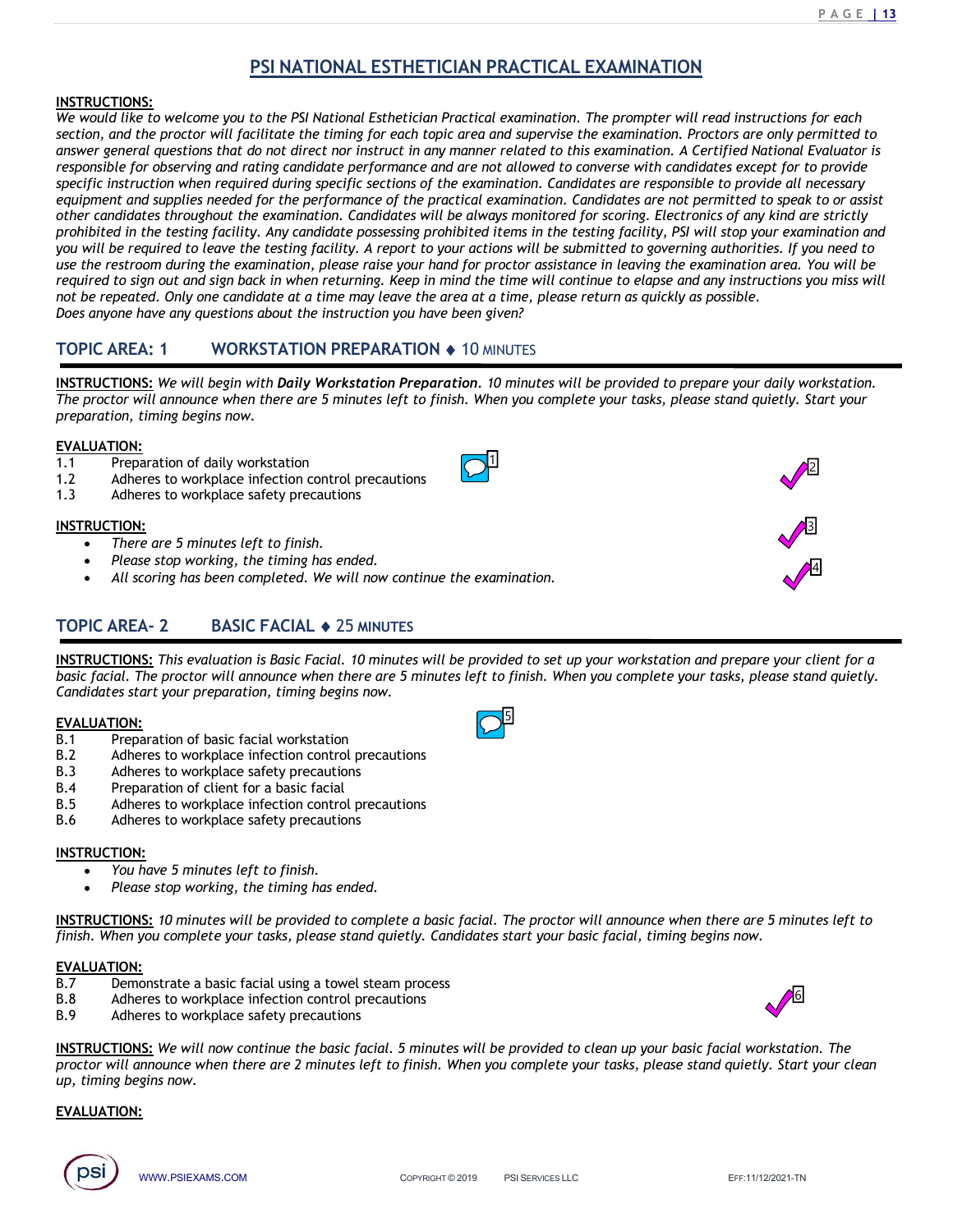# Summary of Comments on Published by

# Page: 14

| Page: 14               |                                                                                                                                                  |                      |                                                                                                                                                                                                                                                                                                                                         |
|------------------------|--------------------------------------------------------------------------------------------------------------------------------------------------|----------------------|-----------------------------------------------------------------------------------------------------------------------------------------------------------------------------------------------------------------------------------------------------------------------------------------------------------------------------------------|
| Number: 1              | Author: Ask PSI<br>products needed throughout a day. Do not set up any Basic Facial supplies at this time.                                       | Subject: Sticky Note | Date: 12/20/2021 1:50:57 PM<br>Candidates will disinfect their work surfaces. Disinfectant must be viricidal, bactericidal & fungicidal. The manikin head is set-up. Candidates need<br>2 containers for all contaminated or used items to go into. One labeled "Single-use" and one labeled "Multi-use". Set-up all other supplies and |
| Number: 2              | Author: PSI Helpful Hint                                                                                                                         | Subject: Sticky Note | Date: 12/19/2021 9:59:07 PM                                                                                                                                                                                                                                                                                                             |
|                        | Candidates set up all daily supplies.<br>for use throughout the examination. The container or bag must be non-porous and able to be disinfected. |                      | For example, a small roll of paper towels, disinfectant, hand sanitizer, gloves, etc., may be placed in non-labeled container or zipper plastic bags                                                                                                                                                                                    |
| Number: 3              | Author: PSI Helpful Hint                                                                                                                         | Subject: Sticky Note | Date: 12/20/2021 1:48:08 PM                                                                                                                                                                                                                                                                                                             |
|                        |                                                                                                                                                  |                      | Products that are required a SDS sheet in a salon also need to have a complete manufactures label attached.                                                                                                                                                                                                                             |
| Number: 4 <sub>—</sub> | Author: PSI Helpful Hint                                                                                                                         | Subject: Sticky Note | Date: 12/20/2021 1:53:45 PM<br>Candidates must follow all appropriate rules for client protection that will ensure the health, safety, and welfare of the public. See and follow the                                                                                                                                                    |
|                        |                                                                                                                                                  |                      | example criteria for "Workplace Infection Control Precautions" and "Workplace Safety Precautions " on page 12 of this CIB. This criteria is scored<br>on every task of this examination. Not learning or practicing these examples will result in a FAIL score.                                                                         |
|                        |                                                                                                                                                  |                      |                                                                                                                                                                                                                                                                                                                                         |
| Number: 5              | Author: Ask PSI                                                                                                                                  | Subject: Sticky Note | Date: 12/19/2021 10:02:08 PM                                                                                                                                                                                                                                                                                                            |
|                        | Candidates will set-up their workstation for a basic facial.                                                                                     |                      |                                                                                                                                                                                                                                                                                                                                         |
|                        | Perform a skin analysis and prepare their client for a facial service.                                                                           |                      |                                                                                                                                                                                                                                                                                                                                         |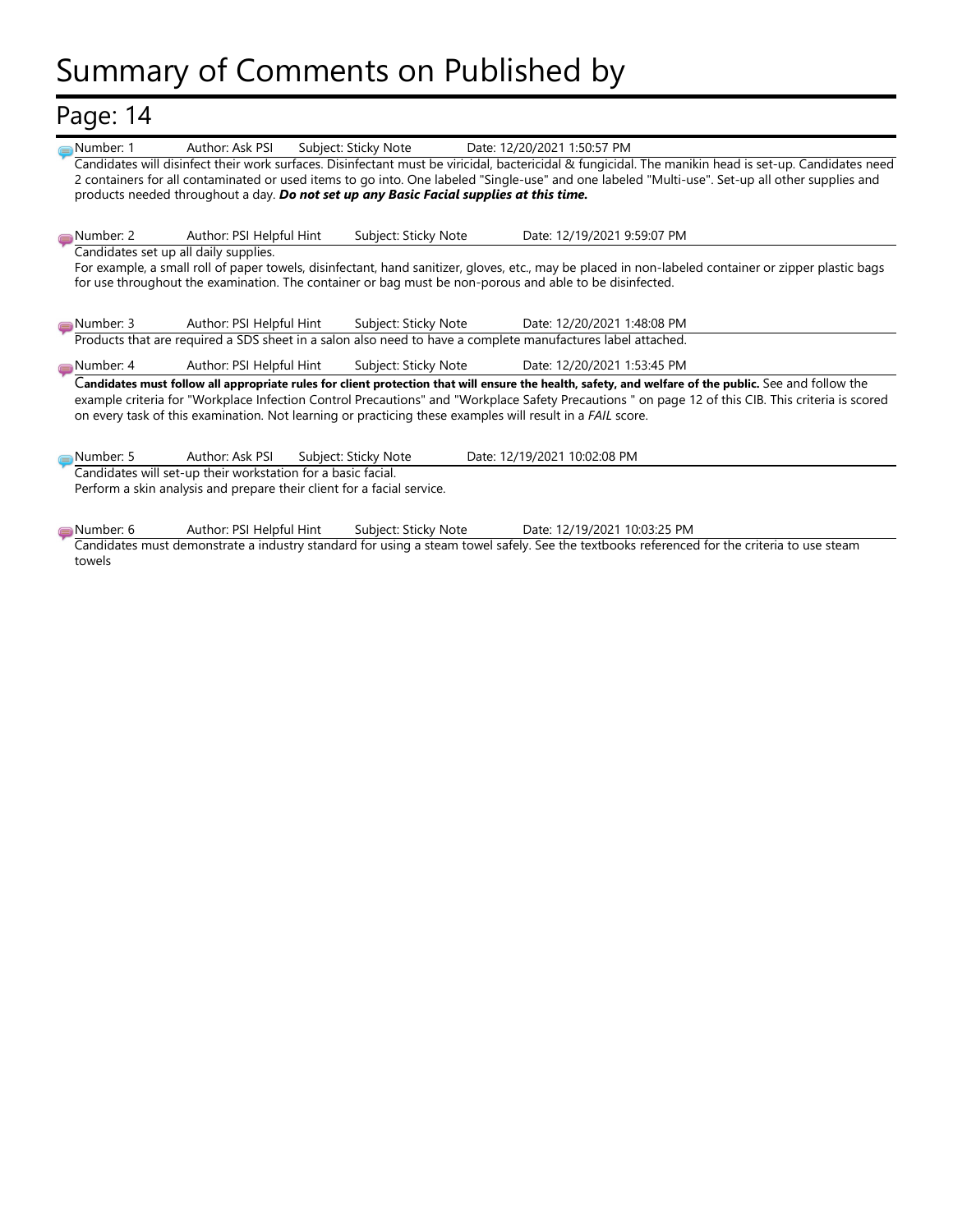$\overline{1}$ 

2

- 
- B.10 Clean-up of basic facial<br>
B.11 Adheres to workplace infection control precautions<br>
B.12 Adheres to workplace safety precautions<br>
INSTRUCTION:<br>
 You have 2 minutes left to finish. B.11 Adheres to workplace infection control precautions B.10 Clean-up of basic facial<br>
B.11 Adheres to workplace infection control precautions<br>
B.12 Adheres to workplace safety precautions<br>
NINETRUCTION:<br>
• You have 2 minutes left to finish.<br>
• Please stop working, the timing h
- 

# INSTRUCTION:

- You have 2 minutes left to finish.
- Please stop working, the timing has ended.
- All scoring has been complete. We will now continue the examination.

**EXECUTION:**<br> **READ-** Clean-up of basic facial<br> **REAC- 3**<br> **REAC- 3**<br> **REAC- 3**<br> **REAC- 3**<br> **REAC- 3**<br> **REAC- 3**<br> **REAC- 2**<br> **REAC- 3**<br> **REAC- 2**<br> **REAC- 3**<br> **REAC- 2**<br> **REAC- 3**<br> **REAC- 2**<br> **REAC- 3**<br> **REAC- 2**<br> **REAC- 3 EXECTION:**<br>
ISTRUCTION:<br>
ISTRUCTION:<br>
ISTRUCTION:<br>
INSTRUCTION:<br>
INSTRUCTION:<br>
INSTRUCTION:<br>
INSTRUCTIONS: This evaluation is Eyebrow Waxing and Tweezing. 10 minutes will be provided to set up your workstation and prepar your client for an eyebrow wax and tweezing. The proctor will announce when there are 5 minutes left to finish. When you complete your tasks, please stand quietly. Candidates start your preparation, timing begins now. **B.10**<br>
Clean-up of basic facial<br> **B.12**<br> **C.1**<br> **C.1**<br> **C.1**<br> **C.1**<br> **C.1**<br> **C.1**<br> **C.1**<br> **C.1**<br> **C.1**<br> **C.1**<br> **C.1**<br> **C.1**<br> **C.1**<br> **C.1**<br> **C.1**<br> **C.1**<br> **C.1**<br> **C.1**<br> **C.1**<br> **C.1**<br> **C.1**<br> **C.1**<br> **C.1**<br> **C.1**<br> **C.1**<br> **C.1** B.10 Clean-up of basic facial<br>
B.11 Adheres to workplace infection control precautions<br>
B.12 Adheres to workplace safety precautions<br>
NISTRUCTION:<br>
• You have 2 minutes left to finish.<br>
• Please stop working, the timing h **B.10**<br>
Clean-up of basic facial<br>
B.11 Adheres to workplace infection control precautions<br>
RISTRUCTION:<br>
C.3 Adheres to workplace safety precautions<br>
Cleanse stop working, the timing has ended.<br>
CLEAN CREA - 3 EVEBROW WAX **B.10**<br>
Clean-up of basic facial<br>
B.12 Adheres to workplace infection control precautions<br>
Clean-to workplace safety precautions<br>
NETRUCTION:<br>
Network and the timing has ended.<br>
All scoring has been complete. We will now B.10 Clean-up of basic facial<br>
R.11 Adheres to workplace infection control precautions<br>
R.12 Adheres to workplace safety precautions<br>
NISTRUCTION:<br>
NOPIC AREA-3 EYEBROW WAXING AND TWEEZING  $\bullet$  VARIED TIMING<br>
TOPIC AREA-3 B.10 Clean-up of basic facial<br>
B.11 Adheres to workplace infection control precautions<br>
B.12 Adheres to workplace safety precautions<br>
NISTRUCTION:<br>
• You have 2 minutes left to finish.<br>
• Please stop working, the timing ha TOPIC AREA-3 EYEBROW WAXING AND TWEEZING  $\bullet$  VARIED TIMING<br>
INSTRUCTIONS: This evaluation is Eyebrow Woxing and Tweezing. 10 minutes will be provided to set up your way<br>
your client for an eyebrow wax and tweezing. The pr **EXECUTIONS:** This evaluation is Eva-<br> **EXECUTIONS:** This evaluation is Eyebrow Waxing and Tweezing. 10 minutes will be provid<br>
your client for an eyebrow wax and tweezing. The proctor will announce when there are 5 for<br>
E INSTRUCTIONS: This evaluation is Eyebrow Waxing and Tweezing. 10 minutes will be provident for an eyebrow wax and tweezing<br>your clasts, please stand quietly. Candidates start your preparation, timing begins now.<br>
EVALUATI

# EVALUATION:

- 
- 
- 
- 
- 
- 

# INSTRUCTION:

- You have 5 minutes left to finish.
- Please stop working, the timing has ended.
- Stand quietly and wait for the examiner.

# Examiner: Note: Examiner will evaluate each candidate individually.

# EXAMINER INSTRUCTION:

Complete an eyebrow wax procedure using simulated soft wax.

# EVALUATION:

- C.1<br>
C.2 Adhenes to workplace Infection control precautions<br>
C.2 Adhenes to workplace infection control precautions<br>
C.4 Preparation of client for eyebrow was and tweeze<br>
C.6 Adhenes to workplace infection control precauti
- 
- 

# EXAMINER INSTRUCTION:

Complete a tweezing procedure on three (3) hairs.

# EVALUATION:<br>C.10

- 
- 
- 

# EXAMINER INSTRUCTION:

Thank you, please stand quietly and wait for further instructions.

Nationes is workplace linection control precautions<br>
Adheres to workplace linection control precautions<br>
Adheres to workplace safety precautions<br>
FIRU-CION:<br>
SEXAMS TRUCES COM ware therefore will move of the version was C.2<br>
C.3 Adheres to workplace safety precautions<br>
C.4 Preparation of client for eyebrow was an diverge<br>
C.5 Adheres to workplace infection control precautions<br>
C.5 Adheres to workplace safety precautions<br>
INSTRUCTION:<br> **EX** C.4<br>
C.4 Preparation of client for eyebrow wax and tweeze<br>
C.6 Adheres to workplace infection control precautions<br>
C.6 Adheres to workplace safety precautions<br>
WESTRUCTION:<br>
• You have 5 minutes left to finish.<br>
• Please **INSTRUCTIONS:** We will now continue the eyebrow waxing and tweezing. 5 minutes will be provided to clean up your eyebrow waxing and tweezing workstation. The proctor will announce when there are 2 minutes left to finish. When you complete your tasks, please stand quietly. Start you clean up, timing begins now. EXAMINER INSTRUCTION:<br>
EXAMINER INSTRUCTION:<br>
Complete an eyebrow wax procedure using simulated soft wax.<br>
C.7 Complete an eyebrow wax procedure using simulated soft wax<br>
C.8 Adheres to workplace infection control precaut **EXAMINER INSTRUCTION:**<br>
C.7 Complete an eyebrow wax procedure using simulated soft wax.<br>
C.3<br>
C.7 Complete an eyebrow wax procedure using simulated soft wax<br>
C.3 Adheres to workplace infection control precautions<br>
C.7 Ad Complete an eyebrow wax procedure using simulated soft wax.<br>
C.18 Complete an eyebrow wax procedure using simulated soft wax<br>
C.18 Adheres to workplace infection control precautions<br>
C.10 Adheres to workplace safety preca

# EVALUATION:

- 
- 
- 

# INSTRUCTION:

- You have 2 minutes left to finish.
- Please stop working, the timing has ended.
- All scoring has been completed. We will now continue the examination.





4







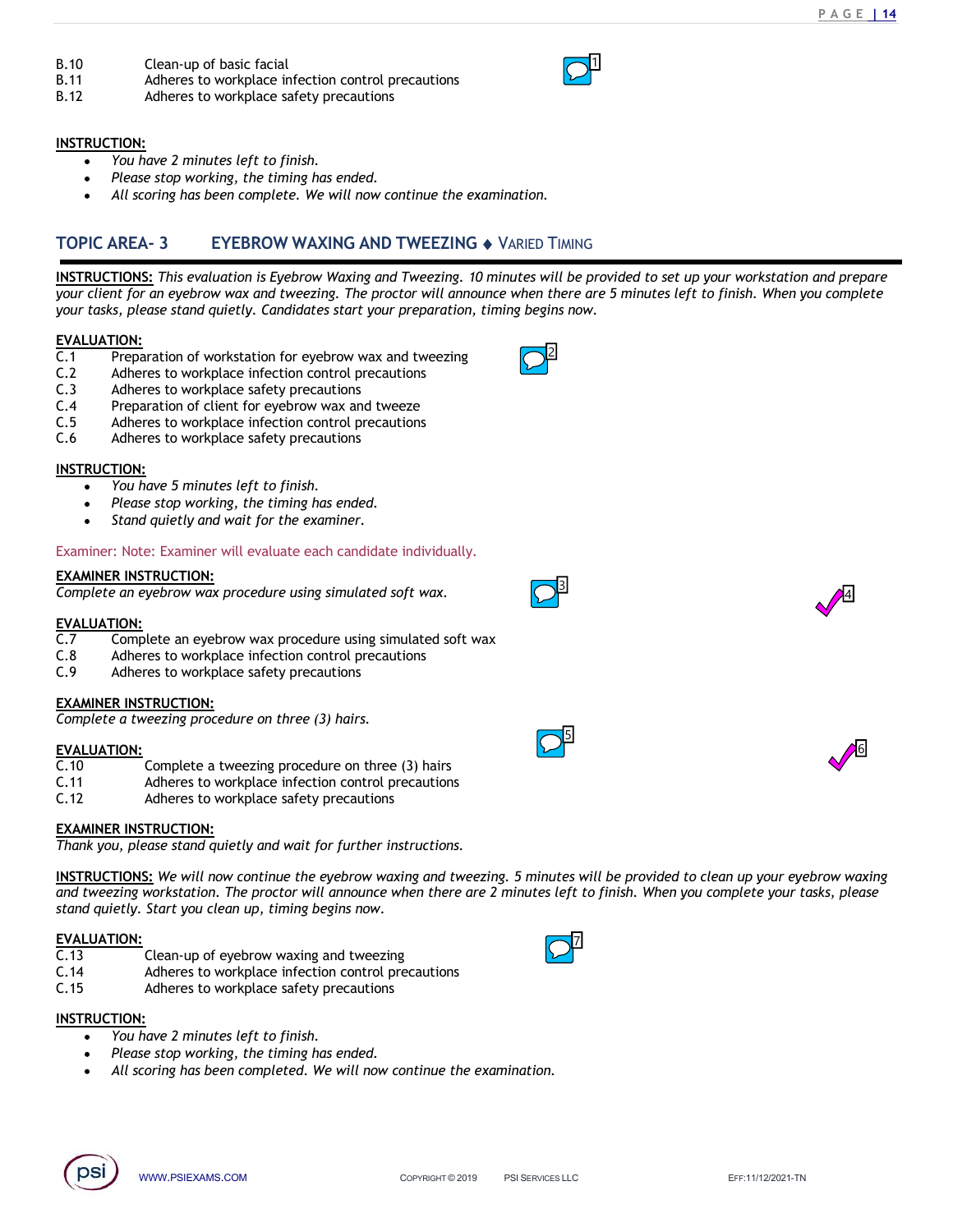# Page: 15

| Page: 15                |                                                                                                                                                                                                                                  |
|-------------------------|----------------------------------------------------------------------------------------------------------------------------------------------------------------------------------------------------------------------------------|
|                         |                                                                                                                                                                                                                                  |
| <b>■Number: 1</b>       | Date: 12/19/2021 10:04:47 PM<br>Author: Ask Psi<br>Subject: Sticky Note<br>The basic facial workstation is cleared of all tools, supplies and products. Single use and multi use items are placed in the appropriate containers. |
| Number: 2               | Author: Ask PSI<br>Subject: Sticky Note<br>Date: 12/19/2021 10:06:02 PM                                                                                                                                                          |
|                         | Candidates will set-up their workstation for eyebrow waxing and tweezing.                                                                                                                                                        |
|                         | Perform a skin analysis and prepare their client for an eyebrow wax and tweeze service.                                                                                                                                          |
| Number: 3               | Author: Ask PSI<br>Date: 12/19/2021 10:24:46 PM<br>Subject: Sticky Note                                                                                                                                                          |
|                         | The examiner will score candidates one-on-one.                                                                                                                                                                                   |
|                         | Candidates will be asked to complete an eyebrow wax procedure. Demonstration should be as listed in the referenced textbooks.                                                                                                    |
| Number: 4               | Author: PSI Helpful Hint<br>Subject: Sticky Note<br>Date: 12/19/2021 10:25:49 PM                                                                                                                                                 |
|                         | Soft wax used in this examination is a fictitious product used for demonstration purposes. The container should contain a simulated product such                                                                                 |
|                         | as petroleum jelly, honey, etc, that has the same consistency as a warm soft wax.                                                                                                                                                |
| Number: 5               | Date: 12/19/2021 10:27:19 PM<br>Author: Ask PSI<br>Subject: Sticky Note<br>The candidate will then be asked to demonstrate the tweezing of three (3) hairs.                                                                      |
|                         | This is a simulated demonstration as many manikin heads have painted brows.                                                                                                                                                      |
|                         | Please, only remove three (3) hairs.                                                                                                                                                                                             |
|                         | Author: Psi Helpful Hint<br>Subject: Sticky Note                                                                                                                                                                                 |
| Number: 6               | Date: 12/19/2021 10:28:20 PM<br>Bracing on the face is required anytime a professional is working near the eyes and/or mouth.                                                                                                    |
|                         | Bracing is accomplished by connecting the working hand with the head, so if a client moves suddenly the professionals hand and tool move with                                                                                    |
|                         | the head as not to injure the client.<br>See referenced textbooks for bracing procedures.                                                                                                                                        |
|                         |                                                                                                                                                                                                                                  |
| Number: 7               | Author: Ask PSI<br>Subject: Sticky Note<br>Date: 12/19/2021 10:29:20 PM                                                                                                                                                          |
|                         | The eyebrow wax and tweeze workstation is cleared of all tools, supplies and products. Single use and multi use items are placed in the                                                                                          |
|                         |                                                                                                                                                                                                                                  |
| appropriate containers. |                                                                                                                                                                                                                                  |
|                         |                                                                                                                                                                                                                                  |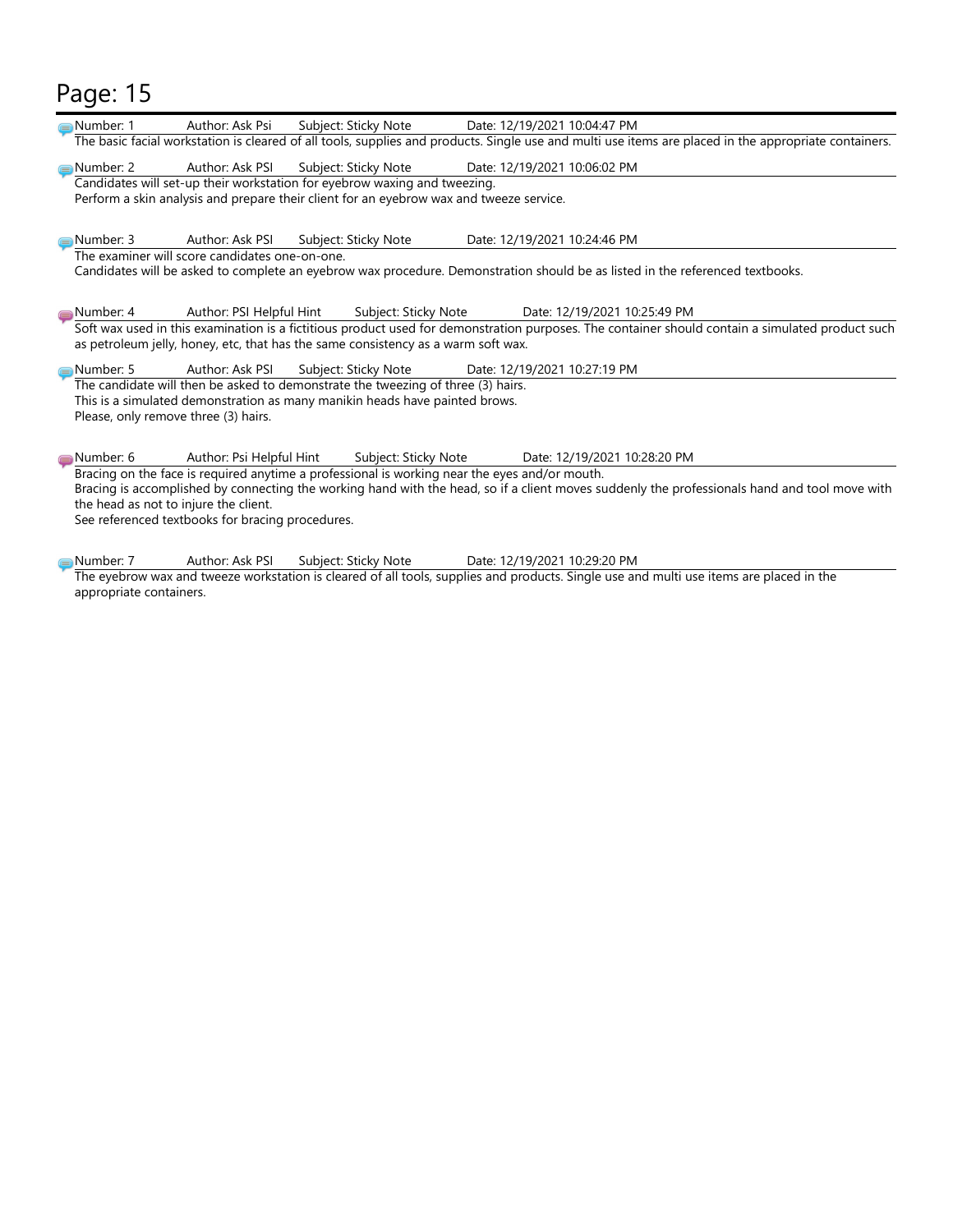TOPIC AREA: 4 MAKEUP APPLICATION- 25 MINUTES<br>INSTRUCTIONS: This evaluation is Makeup Application. 10 minutes will be provided to set up your workstation and pre<br>for a makeup application. The proctor will announce when ther INSTRUCTIONS: This evaluation is Makeup Application. 10 minutes will be provided to set up your workstation and prepare your client for a makeup application. The proctor will announce when there are 5 minutes left to finish. When you complete your tasks, please stand quietly. Candidates start your preparation, timing begins now. **TOPIC AREA: 4 MAKEUP APPLICATION-** 25 MINUTES<br> **INSTRUCTIONS:** This evaluation is Makeup Application. 10 minutes will be provided to set up your wors<br>
for a makeup application. The proctor will amounce when there are 5 mi **TOPIC AREA: 4** MAKEUP APPLICATION- 25 MINUTES<br> **INSTRUCTIONS:** This evaluation is Makeup Application. 10 minutes will be provided to set u<sub>l</sub><br>
for a makeup application. The proctor will announce when there are 5 minutes l TOPIC AREA: 4 MAKEUP APPLICATION- 25 MINUTES<br>
INSTRUCTIONS: This evaluation is Makeup Application. 10 minutes will be provided to set for a makeup application. The proctor will amounce when there are 5 minutes left to fini TOPIC AREA: 4 MAKEUP APPLICATION- 25 MINUTES<br>
INSTRUCTIONS: This evaluation is Makeup Application. 10 minutes will be provided to set up you<br>
for a makeup application. The proctor will announce when there are 5 minutes lef TOPIC AREA: 4 MAKEUP APPLICATION- 25 MINUTES<br>
INSTRUCTIONS: This evaluation is Makeup Application. 10 minutes will be provided to set u<br>
for a makeup application. The proctor will announce when there are 5 minutes left to TOPIC AREA: 4 MAKEUP APPLICATION- 25 MINUTES<br>
INSTRUCTIONS: This evaluation is Makeup Application. 10 minutes will be provided to set t<br>
for a makeup application. The proctor will announce when there are 5 minutes left to **TOPIC AREA: 4 MAKEUP APPLICATION**- 25 MINUTES<br> **INSTRUCTIONS:** This evaluation is Makeup Application. 10 minutes will be provided to set to for a makeup application. The protot will amounce when there are 5 minutes left 1.0PIC AREA: 4 MAREUP APPLICATION- 25 MNUTES<br>
INSTRUCTIONS: This evaluation is Makeup Application. 10 minutes will be provided to set uf<br>
for a makeup application. The proctor will announce when there are 5 minutes left to **INSTRUCTIONS:** This evaluation is Makeup Application. 10 minutes will be provided to set that and quietly. Candidates start your preparation, timing begins now.<br> **EVALUATION:**<br> **EVALUATION:**<br> **EVALUATION:**<br> **EVALUATION:**<br> **INSTRUCTIONS:** This evaluation is Makeup Application. 10 minutes will be provided to set to for a makeup application. The proctor will amounce when there are 5 minutes left to finis stand quiet). Candidates start your pr

 $1$ 

2

5 and 200 and 200 and 200 and 200 and 200 and 200 and 200 and 200 and 200 and 200 and 200 and 200 and 200 and

# EVALUATION:

- 
- 
- 
- 
- 
- 

# INSTRUCTION:

- You have 5 minutes left to finish.
	- Please stop working, the timing has ended.

INSTRUCTIONS: 10 minutes will be provided to complete a makeup application. The proctor will announce when there are 5 minutes left to finish. When you complete your tasks, please stand quietly. Candidates start your Makeup Application, timing begins now. **INSTRUCTIONS:**<br> **INSTRUCTIONS:**<br> **INSTENCTIONS:**<br> **INSTENCTION:**<br> **CONTIFY ADDISED AND ADDED AND ADDED AND ADDED AND ADDED AND A Adheres to workplace infection control precautions<br>
<b>EVALUATION:**<br> **4.12** Adheres to workpla For a makeup application. The proctor will amounce when there are 5 minutes tells to find<br>stand quietly, Candidates start your preparation, timing begins now.<br>
EVALUATION:<br>
A.1 Preparation of vorkstation for makeup applic

# EVALUATION:

- 
- 
- 
- 
- 
- 

# INSTRUCTION:

- You have 5 minutes left to finish.
- Please stop working, the timing has ended.

**INSTRUCTION:**<br>
A proposed to makeup application<br>
A dimension of cluster is makeup applications<br> **INSTRUCTION:**<br> **INSTRUCTION:**<br> **INSTRUCTION:**<br> **INSTRUCTION:**<br> **INSTRUCTION:**<br> **INSTRUCTION:**<br> **INSTRUCTION:**<br> **INSTRUCTION** workstation. The proctor will announce when there are 2 minutes left to finish. When you complete your tasks, please stand quietly. 4.5 Ambres to workplace intection control precautions<br>
4.6 Adheres to workplace safety precautions<br> **INSTRUCTION:**<br>
• You have 5 minutes left to finish.<br>
• Please stop working, the timing has ended.<br>
INSTRUCTIONS: 10 minut HOTION:<br>
We Transfer to provide the timing has ended.<br>
A Hersel scop working, the timing has ended.<br>
A Hersel scop working, the timing has ended.<br>
Left to finish. When you complete your tosks, please stand quietly. Candid • You have smillates left to finish.<br>
• Please stop working, the timing has ended.<br>
INSTRUCTIONS: 10 minutes will be provided to complete a makeup application. The proctor will<br>
definite to finish. When you complete your • Please stop working, the timing has ended.<br>
INSTRUCTONES: 10 minutes will be provided to complete a makeup application. The proctor will<br>
there to finish. When you complete your tasks, please stand quietly. Candidates st 4.49<br>
Andrees to workplace sirety precautions<br>
4.49<br>
Adheres to workplace sirety precautions<br>
1.47<br>
Adheres to workplace sirety precautions<br>
INSTRUCTION:<br>
We will now continue the mokeup application.<br>
INSTRUCTIONS: We will • Please stop working, the timing has ended.<br> **INSTRUCTIONS:** We will now continue the mokeup application. 5 minutes will be provided to clean up your intervals with owe continuous then there are 2 minutes left to finish. **INSTRUCTIONS:** We will now continue the makeup application. Timintes will be provided two rkstation. The proctor will amounce when there are 2 minutes left to finish. When you control start your clean up, timing begins n

# EVALUATION:

- 
- 
- 

# INSTRUCTION:

- You have 2 minutes left to finish.
- Please stop working, the timing has ended.
- All scoring has been completed. We will now continue the examination.

1:<br>  $\frac{12}{100}$ <br>  $\frac{12}{100}$ <br>  $\frac{12}{100}$ <br>  $\frac{12}{100}$ <br>  $\frac{12}{100}$ <br>  $\frac{12}{100}$ <br>  $\frac{12}{100}$ <br>  $\frac{12}{100}$ <br>  $\frac{12}{100}$ <br>  $\frac{12}{100}$ <br>  $\frac{12}{100}$ <br>  $\frac{12}{100}$ <br>  $\frac{12}{100}$ <br>  $\frac{12}{100}$ <br>  $\frac{12}{100}$ <br>  $\frac{12}{$ INSTRUCTIONS: This evaluation is End of Day Clean Up. 10 minutes will be provided to clean up your workstation. The proctor will announce when there are 5 minutes left to finish. When you complete your tasks, please stand quietly. Candidates start your daily clean up, timing begins now. **INSTRUCTIONS:** We will now continue the makeup application. 5 minutes will be provided<br>
Start your clean up, timing begins now.<br>
Start your clean up of makeup application<br>
Adheres to workplace infection control precautio

# EVALUATION:

- 
- 
- 

# INSTRUCTION:

- You have 5 minutes left to finish.
- Please stop working, the timing has ended.
- All scoring has been completed. We will now continue the examination.









3



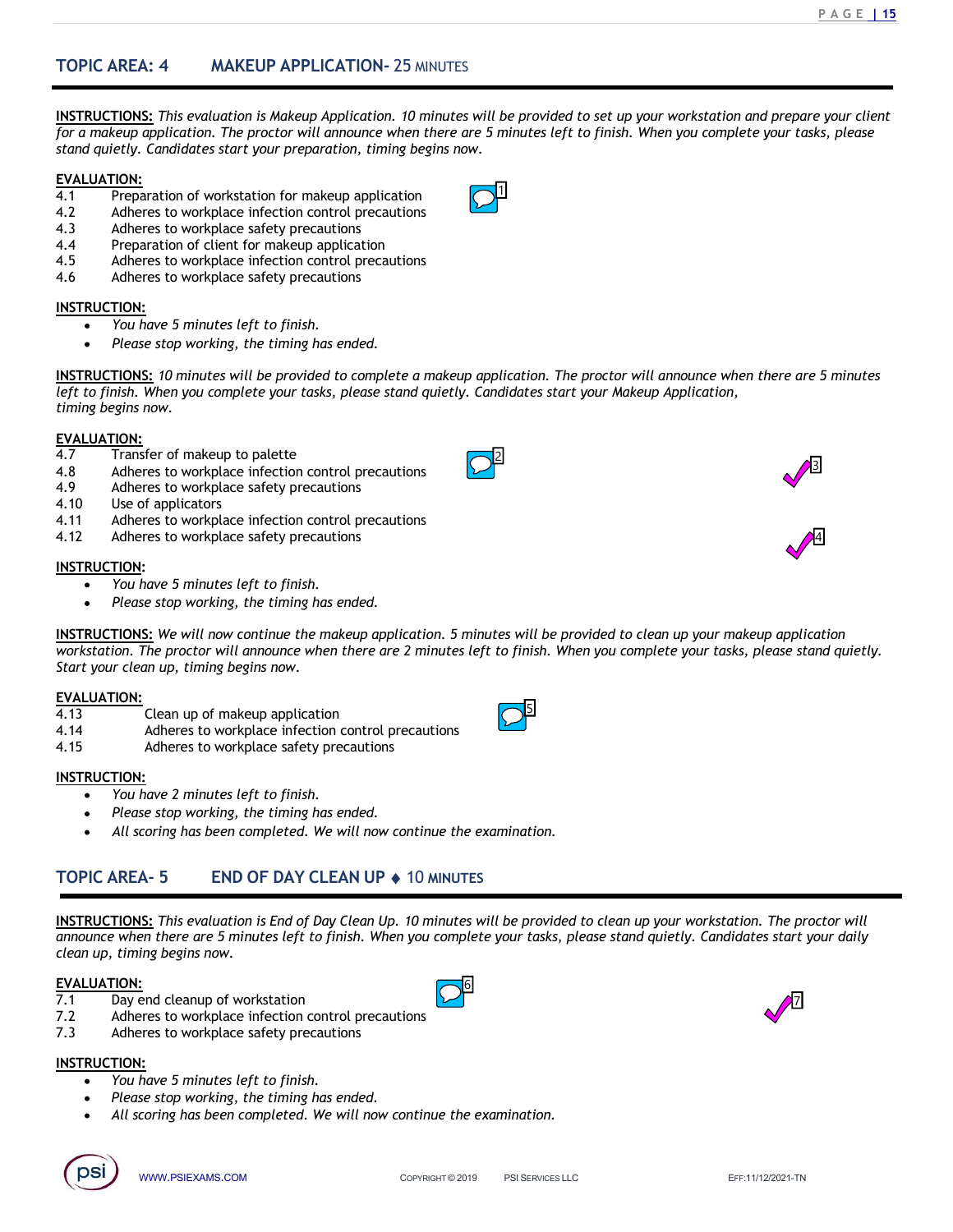# Page: 16

| Page: 16                                                                                                                                                                                                                                                                                                                                    |  |
|---------------------------------------------------------------------------------------------------------------------------------------------------------------------------------------------------------------------------------------------------------------------------------------------------------------------------------------------|--|
| Author: Ask Psi<br>Subject: Sticky Note<br>Date: 12/19/2021 10:33:02 PM<br>Number: 1<br>Candidates will set-up their workstation for makeup application.                                                                                                                                                                                    |  |
| Perform a skin analysis and prepare the client for a<br>makeup application.                                                                                                                                                                                                                                                                 |  |
| Number: 2<br>Author: Ask Psi<br>Subject: Sticky Note<br>Date: 12/19/2021 10:38:12 PM                                                                                                                                                                                                                                                        |  |
| Make up is transfered to a clean palette before the makeup is applied to the face.<br>This is an application of makeup to the face, eye and lip.<br>Applicators are used keeping in mind all infection control and safety precautions.                                                                                                      |  |
| Number: 3<br>Author: PSI Helpful Hint<br>Subject: Sticky Note<br>Date: 12/19/2021 10:40:19 PM                                                                                                                                                                                                                                               |  |
| Bracing on the face is required anytime a professional is working near the eyes and/or mouth.<br>Bracing is accomplished by connecting the working hand with the head, so if a client moves suddenly the professionals hand and tool move with<br>the head as not to injure the client.<br>See referenced textbooks for bracing procedures. |  |
| Author: PSI Helpful Hints<br>Date: 12/19/2021 10:44:01 PM<br>Number: 4<br>Subject: Sticky Note                                                                                                                                                                                                                                              |  |
| Disposable applicators and brushes are encouraged.<br>Be aware and follow all safety and infection control precautions for dispensing and applying makeup to the face.<br>Porous handle or natural bristle bushes can not be disinfected and are considered :single use".                                                                   |  |
| Number: 5<br>Author: Ask PSI<br>Subject: Sticky Note<br>Date: 12/19/2021 10:45:35 PM                                                                                                                                                                                                                                                        |  |
| The makeup application workstation is cleared of all tools, supplies and products. Single use and multi use items are placed in the appropriate<br>containers.                                                                                                                                                                              |  |
| Number: 6<br>Author: Ask PSI<br>Subject: Sticky Note<br>Date: 12/19/2021 10:30:23 PM                                                                                                                                                                                                                                                        |  |
| The eyebrow wax and tweeze workstation is cleared of all tools, supplies and products. Single use and multi use items are placed in the<br>appropriate containers.                                                                                                                                                                          |  |
| Number: 7<br>Author: PSI Helpful Hint<br>Subject: Sticky Note<br>Date: 12/19/2021 10:31:10 PM                                                                                                                                                                                                                                               |  |
| Do not return any items to the storage kit at this time. All discarded items are placed in one of the two labeled containers, single -use or multi-<br>use.                                                                                                                                                                                 |  |
|                                                                                                                                                                                                                                                                                                                                             |  |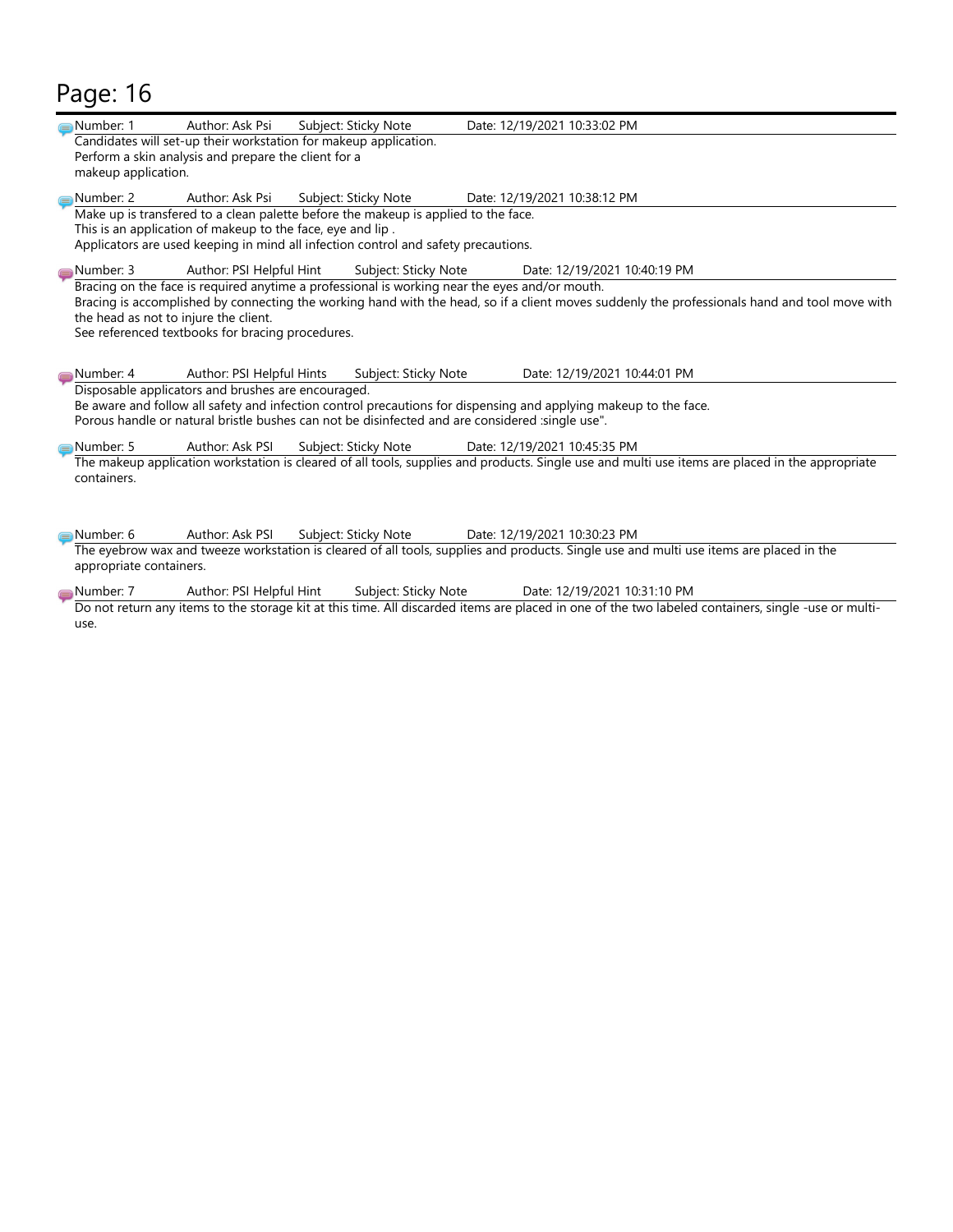<u>P A G E **| 16**<br>u brought<br>are finished,<br>uilding.<br>t answer</u> P A G E 116<br>INNAL INSTRUCTIONS: This concludes the PSI National Esthetician examination. Please clear your work area of all items you brought<br>into the room, make curtain your floor is clear of hair and debris, and wipe you **FINAL INSTRUCTIONS:** This concludes the PSI National Esthetician examination. Please clear your work area of all items you brought into the room, make curtain your floor is clear of hair and debris, and wipe your worksta raise your hand, and wait for the proctor to sign off your work area. You will be given your score report upon exiting the building.<br>Please direct any questions about your results to the email address or phone number liste PAGE 16<br> **FINAL INSTRUCTIONS:** This concludes the PSI National Esthetician examination. Please clear your work area of all items you brought<br>
into the room, make curtain your floor is clear of hair and debris, and wipe yo PAGE 16.<br> **FINAL INSTRUCTIONS:** This concludes the PSI National Esthetician examination. Please clear your work area of all items you brought<br>
into the room, make curtain your floor is clear of hair and debris, and wipe y PINAL INSTRUCTIONS: This concludes the PSI National Esthetician examination. Please clear your work area of all items you brought<br>into the room, make curtain your floor is clear of hair and debris, and wipe your workstatio

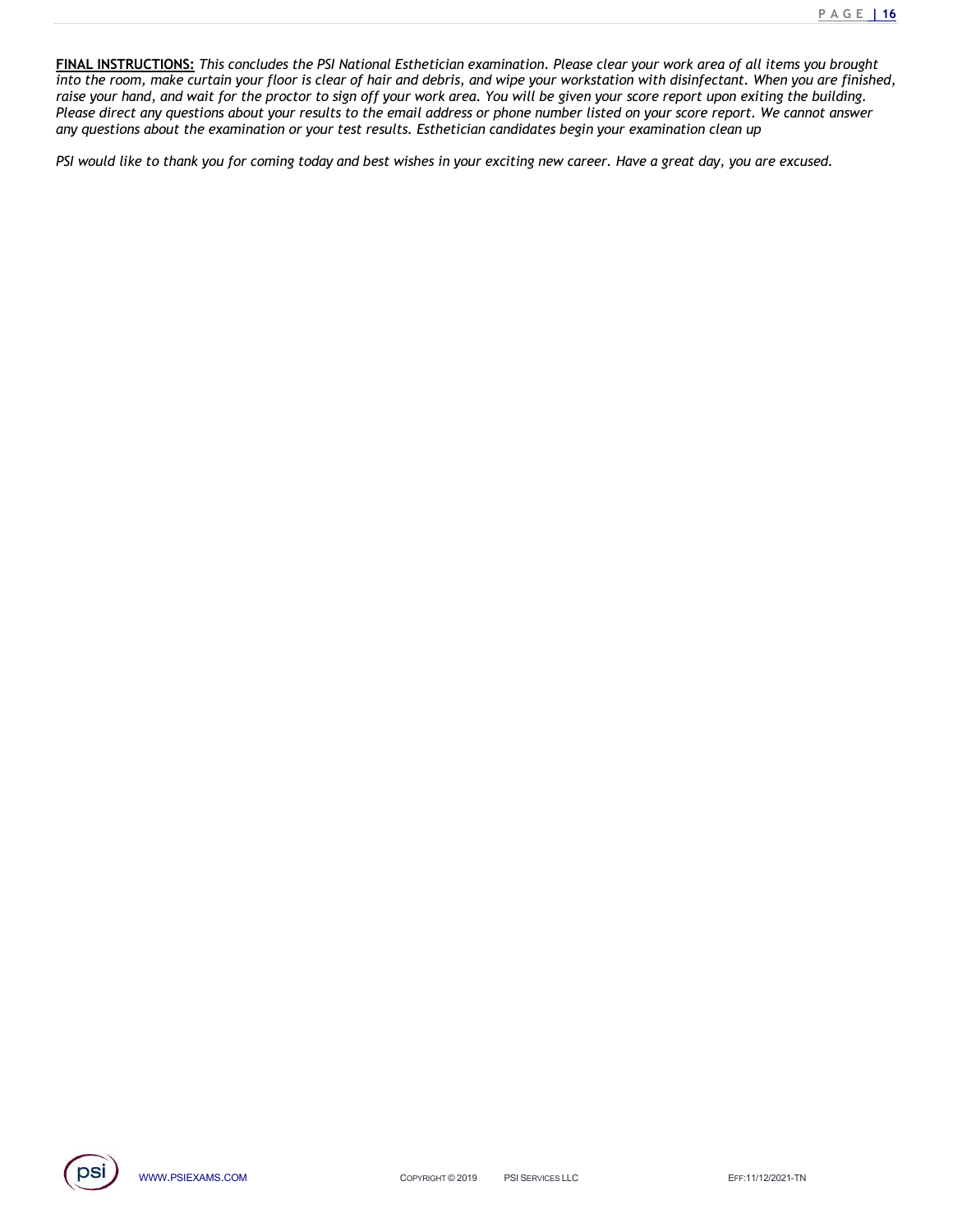|                             |                                                                                                                                                                                                                                                                                                                                                                                                    |                                     |                                                                                                                                                                                 | <b>PAGE   17</b> |
|-----------------------------|----------------------------------------------------------------------------------------------------------------------------------------------------------------------------------------------------------------------------------------------------------------------------------------------------------------------------------------------------------------------------------------------------|-------------------------------------|---------------------------------------------------------------------------------------------------------------------------------------------------------------------------------|------------------|
|                             |                                                                                                                                                                                                                                                                                                                                                                                                    |                                     | <b>TENNESSEE COSMETOLOGY</b>                                                                                                                                                    |                  |
|                             |                                                                                                                                                                                                                                                                                                                                                                                                    |                                     | <b>EXAMINATION REGISTRATION FORM</b>                                                                                                                                            |                  |
|                             | Before you begin.<br>Read the Candidate Information Bulletin before filling out this registration form. You must provide all information requested and submit<br>the appropriate fee. PLEASE TYPE OR PRINT LEGIBLY. Registration forms that are incomplete, illegible, or not accompanied by the<br>proper fee will be returned unprocessed. Registration fees are not refundable or transferable. |                                     |                                                                                                                                                                                 |                  |
| 1. Legal Name:              | Last Name                                                                                                                                                                                                                                                                                                                                                                                          | First Name                          | Middle Name                                                                                                                                                                     |                  |
| 2. Social Security:         |                                                                                                                                                                                                                                                                                                                                                                                                    |                                     | (FOR IDENTIFICATION PURPOSES ONLY)                                                                                                                                              |                  |
| 3. Mailing Address:         |                                                                                                                                                                                                                                                                                                                                                                                                    |                                     |                                                                                                                                                                                 |                  |
| Number, Street              | (Must be a physical address, PO Boxes are NOT accepted)                                                                                                                                                                                                                                                                                                                                            |                                     | Apt/Ste                                                                                                                                                                         |                  |
|                             | City                                                                                                                                                                                                                                                                                                                                                                                               | State                               | Zip Code                                                                                                                                                                        |                  |
| 4. Telephone:<br>Home       | <u> 1999 - Jan Barbara Barbara, masjid a shekara 1999 - Shekara 1999 - Shekara 1999 - Shekara 1999 - Shekara 1999 </u>                                                                                                                                                                                                                                                                             | Office                              | <u> 1999 - Francis III, prima postala prima prima prima prima prima prima prima prima prima prima prima prima pri</u>                                                           |                  |
| 5. Email _____              | the control of the control of the control of the control of the control of the control of the control of the control of the control of the control of the control of the control of the control of the control of the control                                                                                                                                                                      |                                     |                                                                                                                                                                                 |                  |
|                             |                                                                                                                                                                                                                                                                                                                                                                                                    |                                     |                                                                                                                                                                                 |                  |
| 6. School Code:             |                                                                                                                                                                                                                                                                                                                                                                                                    |                                     |                                                                                                                                                                                 |                  |
| 7. Examination: (Check one) | Esthetician Theory Portion only (\$70)                                                                                                                                                                                                                                                                                                                                                             |                                     | Esthetician Practical Portion only (\$70)                                                                                                                                       |                  |
|                             | Esthetician Reinstatement (\$35)                                                                                                                                                                                                                                                                                                                                                                   |                                     |                                                                                                                                                                                 |                  |
| (Check one):                | <b>FIRST TIME</b><br><b>RETAKE</b>                                                                                                                                                                                                                                                                                                                                                                 |                                     |                                                                                                                                                                                 |                  |
|                             | 8. Total Fee Included: \$______________. You may pay by credit card, company check, cashier's check or money order.                                                                                                                                                                                                                                                                                |                                     |                                                                                                                                                                                 |                  |
| 9.                          | Make your check or money order payable to PSI and note your Social Security # on it.                                                                                                                                                                                                                                                                                                               |                                     |                                                                                                                                                                                 |                  |
|                             | If paying by credit card, check one: □ VISA □ MasterCard □ American Express □ Discover                                                                                                                                                                                                                                                                                                             |                                     |                                                                                                                                                                                 |                  |
|                             | Card Verification No: _____________                                                                                                                                                                                                                                                                                                                                                                | and above the card account number). | The card verification number may be located on the back of the card (the last three<br>digits on the signature strip) or on the front of the card (the four digits to the right |                  |
|                             |                                                                                                                                                                                                                                                                                                                                                                                                    |                                     |                                                                                                                                                                                 |                  |
|                             |                                                                                                                                                                                                                                                                                                                                                                                                    |                                     |                                                                                                                                                                                 |                  |
|                             | 10. Affidavit: I certify that the information provided on this registration form (and/or telephonically to PSI) is correct. I understand that falsification of<br>information may result in denial of licensure. I have read and understand the examination information bulletin.                                                                                                                  |                                     |                                                                                                                                                                                 |                  |
| Signature:___               | IF YOU ARE REGISTERING BY MAIL OR FAX, SIGN AND DATE THIS REGISTRATION FORM ON THE LINES PROVIDED.                                                                                                                                                                                                                                                                                                 | <b>Date:</b>                        |                                                                                                                                                                                 |                  |
|                             | Complete and forward this registration form with the applicable examination fee to:<br>PSI licensure: certification * ATTN: Examination Registration TN COS<br>3210 E Tropicana * Las Vegas, NV * 89121<br>Fax (702) 932-2666 * (855) 340-3710 * TTY (800) 735-2929                                                                                                                                |                                     |                                                                                                                                                                                 |                  |
|                             | www.psiexams.com                                                                                                                                                                                                                                                                                                                                                                                   |                                     |                                                                                                                                                                                 |                  |
|                             | <b>TENNESSEE COSMETOLOGY EXAMINATION REGISTRATION FORM</b>                                                                                                                                                                                                                                                                                                                                         |                                     |                                                                                                                                                                                 |                  |
|                             |                                                                                                                                                                                                                                                                                                                                                                                                    |                                     |                                                                                                                                                                                 |                  |
| WWW.PSIEXAMS.COM            | COPYRIGHT © 2019                                                                                                                                                                                                                                                                                                                                                                                   | PSI SERVICES LLC                    | EFF:11/12/2021-TN                                                                                                                                                               |                  |
|                             |                                                                                                                                                                                                                                                                                                                                                                                                    |                                     |                                                                                                                                                                                 |                  |